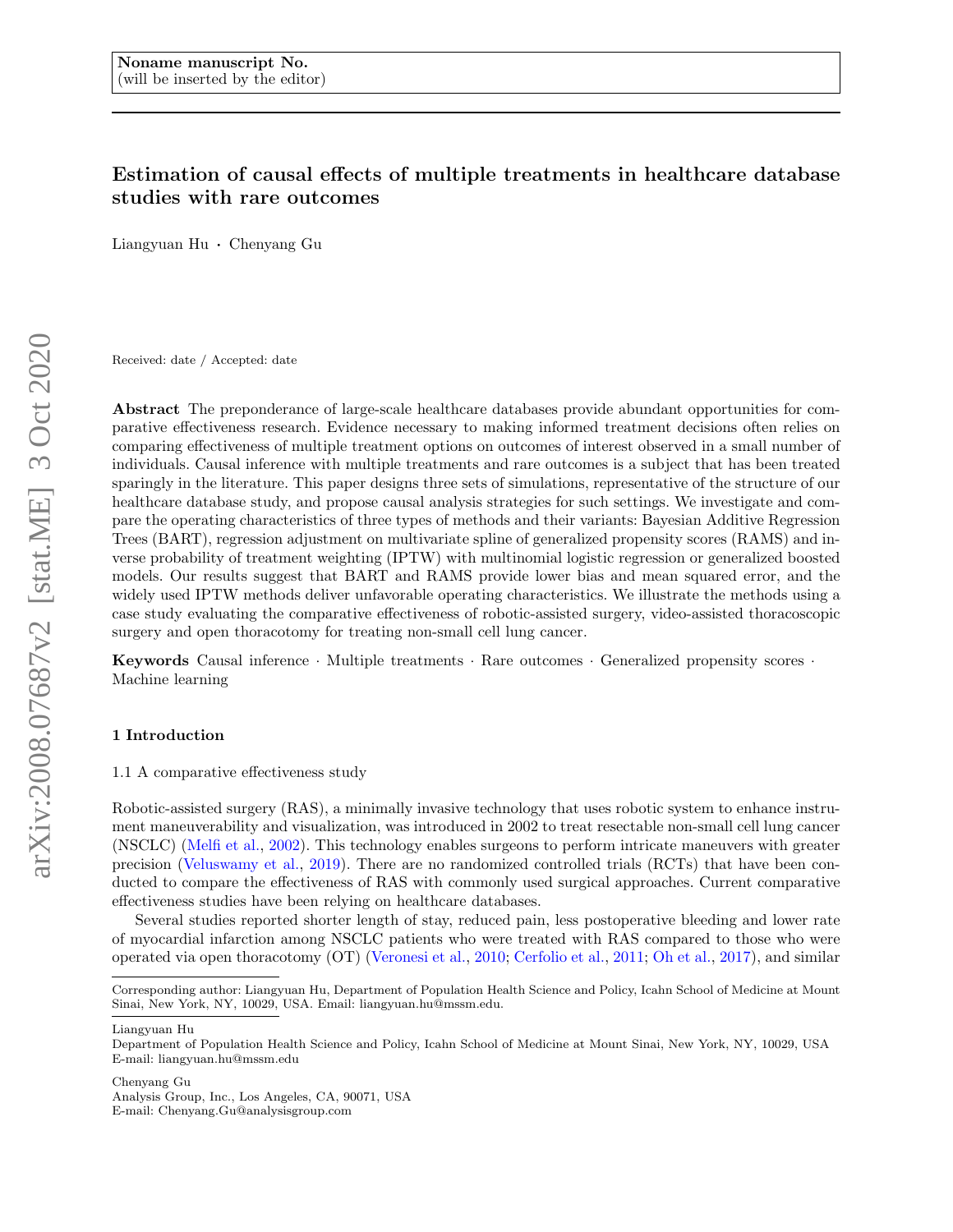survival compared to those who received video-assisted thoracoscopic surgery (VATS), another minimally invasive technology [\(Farivar et al.,](#page-14-1) [2014\)](#page-14-1). With more evidence supporting its feasibility and safety, RAS has been rapidly adopted since 2008 [\(Novellis et al.,](#page-15-4) [2017\)](#page-15-4). The lack of randomization however contributed to diverging results. For example, [Veluswamy et al.](#page-15-1) [\(2019\)](#page-15-1) showed that RAS led to similar post-operative cardiovascular complication rate as VATS and OT, and recommended that comparative effectiveness of RAS should be further evaluated prior to widespread adoption.

Previous comparative research of theses surgical approaches is limited with respect to the statistical analysis approach. Existing studies primarily focused on pairwise comparison between two surgical approaches for patients who are eligible for the specific pair of surgical procedures [\(Cajipe et al.,](#page-14-2) [2012;](#page-14-2) [Farivar et al.,](#page-14-1) [2014\)](#page-14-1). Findings from these studies, in general, cannot inform the optimal surgical method for the entire population who are eligible for all three surgical procedures [\(Lopez and Gutman,](#page-15-5) [2017\)](#page-15-5). [Veluswamy et al.](#page-15-1) [\(2019\)](#page-15-1) used a matched study cohort that was much smaller than the sample population, limiting the generalizability of their study results.

## 1.2 Research gaps and objectives

The healthcare databases for this comparative question pose additional statistical challenges. One important outcome for assessing the effectiveness of different surgical management methods is postoperative morbidity (e.g., extrapulmonary infection, cardiovascular complication, etc.). However, only a small fraction of patients may have these complications after surgery [\(Veluswamy et al.,](#page-15-1) [2019\)](#page-15-1). For example, less than 3% of NSCLC patients who underwent surgeries experienced cardiovascular complication, and less than 2% had reoperation. The small number of outcome events in these surgical groups implies limited information on the comparison of the surgical approaches. As such, we need to compare a large amount of patients receiving different treatment regimens with respect to the risk of the health event of interest, while adjusting for many potential confounders. This is particularly challenging with rare outcomes because the great majority of patients contribute no information to explaining the variability attributable to the differential treatment regimens in the health events. Other examples of rare outcomes include studies of rare disease or rare adverse safety event or new treatment. Despite the challenge on analytic efficiency posed by rare outcomes, research on the performance of causal inference techniques in this context is sparse with the exception of [Cepeda et al.](#page-14-3) [\(2003\)](#page-14-3) and [Franklin et al.](#page-14-4) [\(2017\)](#page-14-4), which applied and compared different propensity score methods in the context of rare outcomes and a binary treatment. [Cepeda et al.](#page-14-3) [\(2003\)](#page-14-3) conducted simulation studies to compare logistic regression with propensity score methods when the number of events is low relative to the number of confounders, and found that the propensity score methods had more empirical power than logistic regression. [Franklin et al.](#page-14-4) [\(2017\)](#page-14-4) further described and compared a multitude of propensity score-based approaches in healthcare database studies with rare outcomes in the context of binary treatment. Their simulation study concluded that regression adjustment on propensity score using one nonlinear spline (RAONS) performed best with respect to bias and RMSE in the absence of treatment heterogeneity.

Causal inference techniques have traditionally focused on binary treatment. There has been growing literature developing regression and propensity score-based techniques with multiple treatments in recent years. These methods were developed with continuous outcomes in mind and were less studied for binary outcomes. [Lopez and Gutman](#page-15-5) [\(2017\)](#page-15-5) provided a comprehensive review of current methods for multiple treatments. [Hu et al.](#page-14-5) [\(2020\)](#page-14-5) explicated use of methods appropriate for multiple treatments in the context of binary outcomes (with prevalence rate between 10% to 75%) and presented empirical evidence about the performances of several propensity score- and machine learning-based methods in a variety of complex causal inference settings, considering sample size, ratio of units, non-linearity and non-additivity of both the treatment assignment and outcome generating mechanisms and levels of covariate overlap. Sets of simulations in [Hu et al.](#page-14-5) [\(2020\)](#page-14-5) suggest that Bayesian Additive Regression Trees (BART) – a nonparametric modeling technique – provides best performance on the bases of better bias reduction, smaller root mean squared error (RMSE), more consistent 95% uncertainty coverage and better large-sample convergence property, compared to inverse probability of treatment weighting (IPTW)[\(Feng et al.,](#page-14-6) [2012\)](#page-14-6), regression adjustment (RA) [\(Linden et al.,](#page-14-7) [2016\)](#page-14-7), generalized boosted models (GBM) [\(McCaffrey et al.,](#page-15-6) [2013\)](#page-15-6), vector matching [\(Lopez and Gutman,](#page-15-5) [2017\)](#page-15-5), targeted maximum likelihood estimation (TMLE), [\(Rose and Normand,](#page-15-7) [2019\)](#page-15-7) and IPTW with super learner [\(Van der Laan et al.,](#page-14-8) [2007\)](#page-14-8).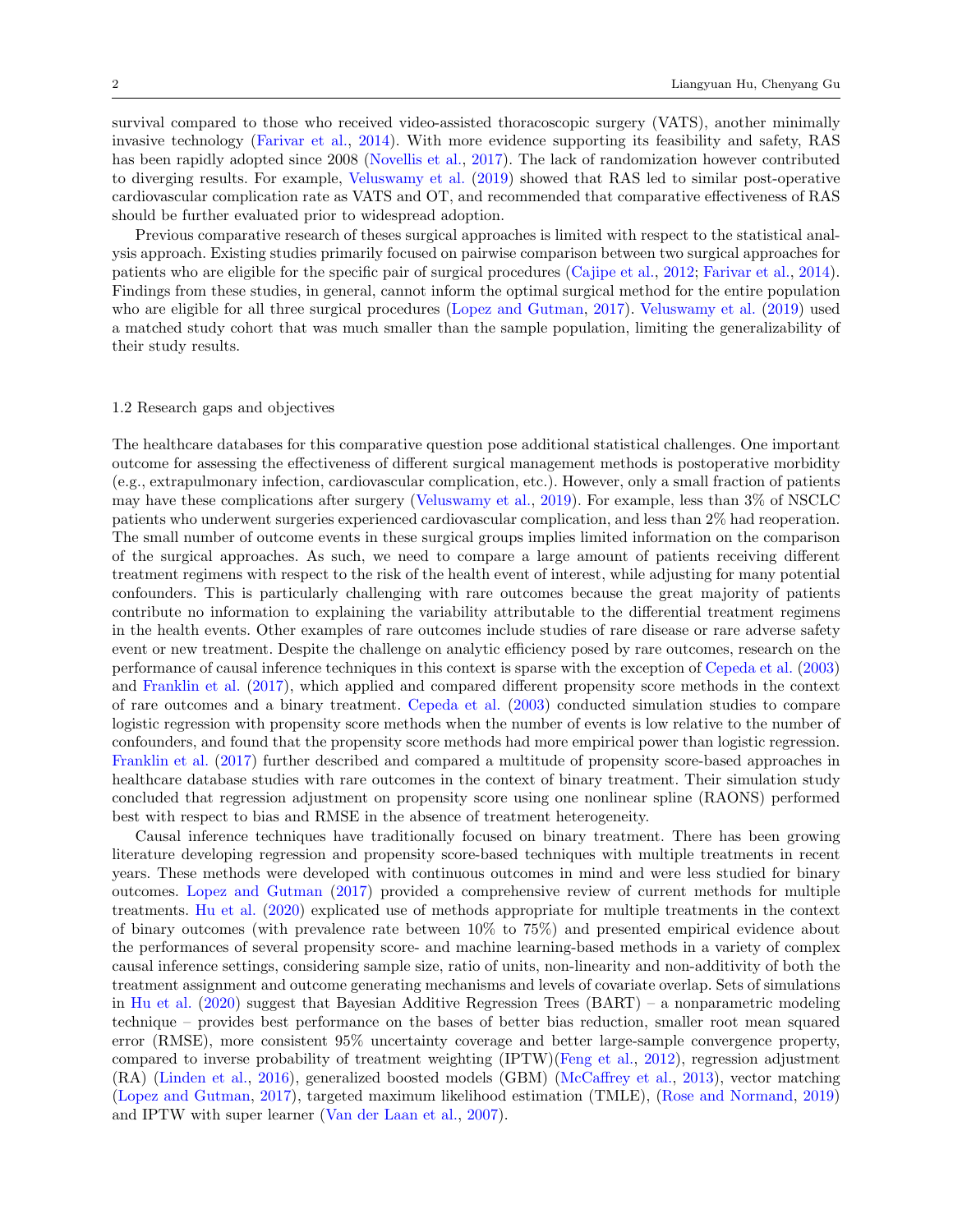To our knowledge, there is no literature comparing causal inference approaches in the context of both rare outcomes and multiple treatments.To fill in research gaps in causal inference literature in the setting of multiple treatments and rare outcomes, we first select the top performer in each component of the setting, i.e.,BART for the multiple treatment setting and RAONS for the binary treatment and rare outcomes setting, and then extend the two methods in the context of multiple treatments and binary outcomes. We propose a new strategy, regression adjustment on multivariate spline of the generalized propensity score (GPS) (RAMS), which extends RAONS to accommodate multiple treatments by using a nonlinear spline model for the outcome that is additive in the treatment and multivariate spline function of the GPS. In addition, we include IPTW as a comparison method because it is widely used in the causal analysis of multiple treatments. We further generate simulation scenarios that are uniquely representative of studies constructed from large scale healthcare databases and provide empirical evidence regarding the comparison of the three types of methods and their varied versions via extensive simulations. Our results suggest BART consistently provides the best performance corresponding to bias and RMSE across all scenarios considered, RAMS has similar performance under certain settings with the advantage of computational efficiency, and the widely used IPTW methods deliver poor operating characteristics in all conditions.

This paper is organized as follows: the remainder of Section 1 provides additional background on the healthcare database study. Section 2 introduces the potential outcomes framework for multiple treatments and the methods for estimating causal effects with multiple treatments. Section 3 presents the design and results of the Monte Carlo simulation. Section 4 describes the empirical data analysis. Conclusions and discussions are provided in Section 5.

1.3 Data source: SEER-Medicare linkage

To demonstrate the methods, we conduct a case study constructed from the latest SEER-Medicare linkage to compare the effects of RAS, VATS and OT among early stage NSCLC patients. The data set includes a total of 11980 patients above 65 years of age with stage I-IIIA NSCLC, diagnosed between 2008 (first year patients in the registry underwent robotic-assisted surgery) and 2013, and underwent one of the three surgical procedures. Among these patients, 396 (3.3%), 6582 (54.9%) and 5002 (41.8%) received RAS, VATS and OT, respectively. The data set contains patient-level pre-treatment information on socio-demographics (including age, gender, marital status, race, income level), year of diagnosis, comorbidities, tumor characteristics and stage (including cancer stage, tumor size, tumor site, histology), and preoperative evaluation (including positron emission tomography [PET] scan, chest computer tomography or mediastinoscopy). We use the postoperative morbidity as the outcome, which is defined as the presence of complications within 30 days of surgery or during the hospitalization in which surgery was performed [\(Veluswamy et al.,](#page-15-1) [2019\)](#page-15-1). In this study, four types of complications that are rare from Medicare claims are used: 1) extrapulmonary infections; 2) cardiovascular complications; 3) thromboembolic events; 4) reoperations. Table [1](#page-3-0) summarizes baseline characteristics and postoperative complications for the overall population and each surgical group.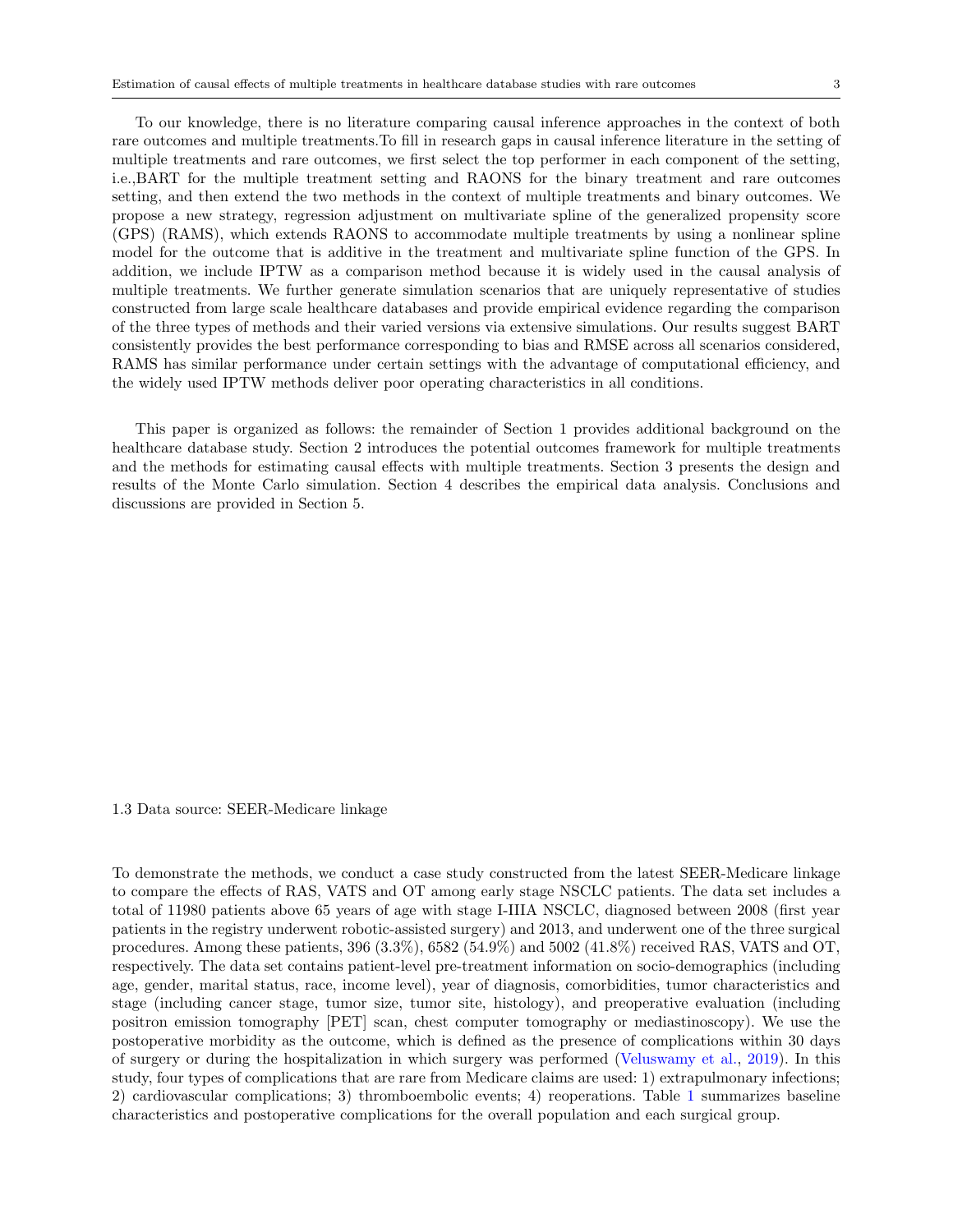<span id="page-3-0"></span>Table 1: Baseline characteristics of subjects receiving three surgical procedures in the SEER-Medicare dataset. SD: standard deviation. OT: Open Thoracotomy. RAS: Robotic-Assisted Surgery. For statistical testing, regular ANOVA was used for continous variables. Chi-squared test was used for categorical variables. †: the number of events under 11 was masked according to the CMS cell size suppression policy.

|                                            | Overall      | <b>VATS</b> | OT          | RAS        | <i>p</i> -value |
|--------------------------------------------|--------------|-------------|-------------|------------|-----------------|
| Variables                                  | $N = 11980$  | $N = 6582$  | $N = 5002$  | $N = 396$  |                 |
|                                            |              |             |             |            |                 |
| Preoperative characteristics complications |              |             |             |            |                 |
| Age (years), mean (SD)                     | 74.2(5.6)    | 73.9(5.4)   | 74.5(5.7)   | 74.3(5.7)  | 0.077           |
| Female, $N(\%)$                            | 6610 (55.2)  | 3446 (52.4) | 2941 (58.8) | 223 (56.3) | 0.011           |
| Married, $N$ $(\%)$                        | 6782 (56.6)  | 3753 (57.0) | 2802(56.0)  | 227 (57.3) | 0.537           |
| Race, $N$ $(\%)$                           |              |             |             |            |                 |
| White                                      | 10383 (86.7) | 5694 (86.5) | 4369 (87.3) | 320 (80.8) | 0.056           |
| Black                                      | 633 (5.3)    | 364 (5.5)   | 248(5.0)    | 21(5.3)    | 0.395           |
| Hispanic                                   | 372(3.1)     | 218 (3.3)   | 139(2.8)    | 15(3.8)    | 0.190           |
| Other                                      | 592(4.9)     | 306(4.6)    | 246 (4.9)   | 40(10.1)   | < 0.001         |
| Median household annual income, $N(\%)$    |              |             |             |            |                 |
| 1st quartile                               | 3238 (27.0)  | 2132 (32.4) | 1009(20.2)  | 97 (24.5)  | ${<}0.001$      |
| 2nd quartile                               | 3010 (25.1)  | 1729 (26.3) | 1193(23.9)  | 88 (22.2)  | 0.042           |
| 3rd quartile                               | 2586 (21.6)  | 1345 (20.4) | 1143(22.9)  | 98 (24.7)  | 0.022           |
| 4th quartile                               | 3146 (26.3)  | 1376 (20.9) | 1657(33.1)  | 113 (28.5) | < 0.001         |
| Charlson comorbidity score, $N(\%)$        |              |             |             |            |                 |
| $0 - 1$                                    | 4127 (34.4)  | 2163 (32.9) | 1810 (36.2) | 154 (38.9) | 0.005           |
| $1 - 2$                                    | 3436 (28.7)  | 1944 (29.5) | 1379 (27.6) | 113(28.5)  | 0.068           |
| >2                                         | 4417 (36.9)  | 2475 (37.6) | 1813 (36.2) | 129 (32.6) | 0.064           |
| Year of diagnosis, $N(\%)$                 |              |             |             |            |                 |
| 2008-2011                                  | 8181 (68.3)  | 4842 (73.6) | 3207(64.1)  | 132(33.3)  | ${<}0.001$      |
| 2012                                       | 1851 (15.5)  | 899 (13.7)  | 821 (16.4)  | 131 (33.1) | < 0.001         |
| 2013                                       | 1948 (16.3)  | 841 (12.8)  | 974 (19.5)  | 133 (33.6) | ${<}0.001$      |
| Cancer stage, $N(\%)$                      |              |             |             |            |                 |
| Stage I                                    | 8374 (69.9)  | 4195 (63.7) | 3884 (77.6) | 295 (74.5) | ${<}0.001$      |
| Stage II                                   | 2276 (19.0)  | 1504 (22.9) | 709 (14.2)  | 63(15.9)   | < 0.001         |
| Stage IIIA                                 | 1330 (11.1)  | 883 (13.4)  | 409 (8.2)   | 38 (9.6)   | ${<}0.001$      |
| Tumor size, in mm, $N(\%)$                 |              |             |             |            |                 |
| $\leq 20$                                  | 4359 (36.4)  | 1967 (29.9) | 2232 (44.6) | 160 (40.4) | < 0.001         |
| $21 - 30$                                  | 3182 (26.6)  | 1696 (25.8) | 1388 (27.7) | 98 (24.7)  | 0.041           |
| $31 - 50$                                  | 2900 (24.2)  | 1804 (27.4) | 987 (19.7)  | 109(27.5)  | < 0.001         |
| > 51                                       | 1539 (12.8)  | 1115(16.9)  | 395(7.9)    | 29(7.3)    | ${<}0.001$      |
| Histology, $N$ (%)                         |              |             |             |            |                 |
| Adenocarcinoma                             | 7360 (61.4)  | 3757 (57.1) | 3348 (66.9) | 255 (64.4) | < 0.001         |
| Squamous cell carcinoma                    | 3439 (28.7)  | 2165 (32.9) | 1167(23.3)  | 107(27.0)  | ${<}0.001$      |
| Other histology                            | 1181(9.9)    | 660 (10.0)  | 487 (9.7)   | 34(8.6)    | 0.601           |
| Tumor site, $N(\%)$                        |              |             |             |            |                 |
| Upper lobe                                 | 6903 (57.6)  | 3829 (58.2) | 2859 (57.2) | 215 (54.3) | 0.216           |
| Middle lobe                                | 670 (5.6)    | 308 (4.7)   | 335(6.7)    | 27(6.8)    | 0.103           |
| Lower lobe                                 | 4056 (33.9)  | 2195 (33.3) | 1720 (34.4) | 141 (35.6) | 0.381           |
| Other site                                 | 351(2.9)     | 250(3.8)    | 88 (1.8)    | 13(3.3)    | 0.078           |
| PET scan, $N$ $(\%)$                       | 8716 (72.8)  | 5004 (76.0) | 3410 (68.2) | 302 (76.3) | < 0.001         |
| Chest computer tomography, $N(\%)$         | 7936 (66.2)  | 4525 (68.7) | 3148 (62.9) | 263 (66.4) | ${<}0.001$      |
| Mediastinoscopy, $N(\%)$                   | 1197(10.0)   | 715(10.9)   | 420(8.4)    | 62(15.7)   | ${<}0.001$      |
|                                            |              |             |             |            |                 |
| Postoperative complications                |              |             |             |            |                 |
| Extrapulmonary infection                   | 614 $(5.1)$  | 406 (3.9)   | 195(6.2)    | 13(3.3)    | < 0.001         |
| Cardiovascular complication <sup>†</sup>   | 270(2.3)     | 160(2.0)    | > 90 (> 2)  | < 11 (< 3) | 0.281           |
| Thromboembolic complication                | 559 (4.7)    | 302 (4.7)   | 236 (4.6)   | 21 (5.3)   | 0.786           |
| Reoperation†                               | 144 (1.2)    | 100(0.8)    | < 50 (> 1)  | < 11 (< 2) | 0.043           |
|                                            |              |             |             |            |                 |

# 2 Methods

2.1 Potential outcomes framework for multiple treatments

Our notation is based on the potential outcomes framework, which was originally proposed by [Neyman](#page-15-8) [\(1923\)](#page-15-8) in randomized experiments with randomization-based inference, and generalized to observational studies and Bayesian analysis by [Rubin](#page-15-9) [\(1974,](#page-15-9) [1977,](#page-15-10) [1978\)](#page-15-11), commonly referred to as the Rubin Causal Model [\(Holland,](#page-14-9) [1986\)](#page-14-9).

Suppose we are interested in evaluating the causal effect of a treatment or exposure  $W$  on outcome Y for a sample of units, indexed by  $i = 1, \ldots, N$ , drawn randomly from a target population. Each unit is exposed to one of Z possible treatments; that is,  $W_i = w$  if individual i was observed under treatment w, where  $w \in \mathcal{W} = \{1, 2, ..., Z\}$ . The number of units receiving treatment w is  $N_w$  and  $\sum_{1}^{Z} N_w = N$ . Let  $Y_i$ be the observed outcome of the *i*th unit given the assigned treatment, and  $\{Y_i(1), \ldots, Y_i(Z)\}\)$  the potential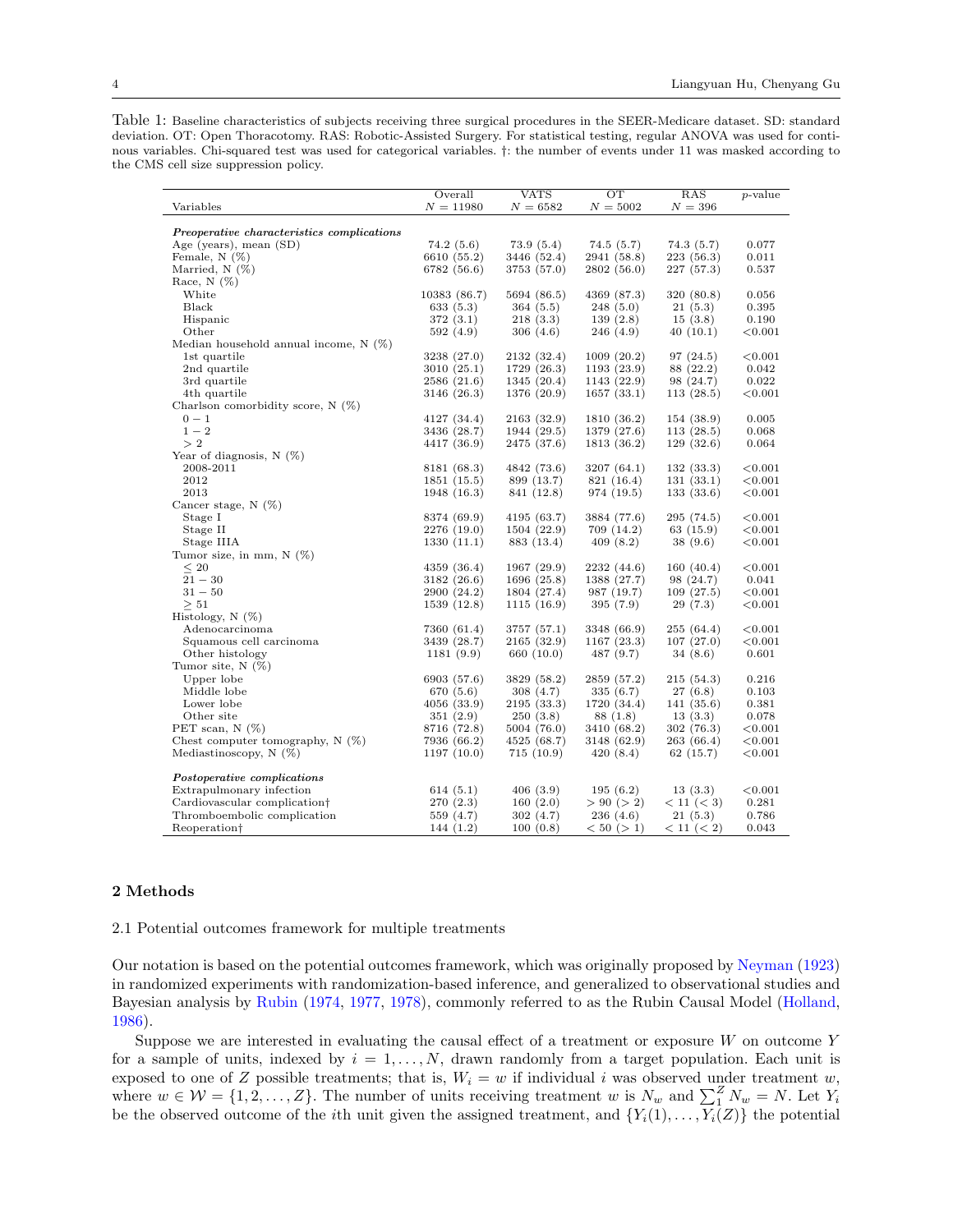outcomes for the *i*th unit under each possible treatment of  $W$ . Here we assume the stable unit treatment value assumption (SUTVA) [\(Rubin,](#page-15-12) [1980\)](#page-15-12), that is, no interference between units and no different versions of a treatment. The observable outcome,  $Y_i$ , for unit i can be written as

$$
Y_i = \sum_{w \in \{1, 2, ..., Z\}} Y_i(w) I(W_i = w),\tag{1}
$$

where  $I(\cdot)$  is an indicator function. Known as the fundamental problem of causal inference, for each unit, at most one of the potential outcomes is observed (the one corresponding to the treatment to which the unit is exposed), and all other potential outcomes are missing [\(Holland,](#page-14-9) [1986\)](#page-14-9).

Causal effects are summarized by estimands, which are functions of the unit-level potential outcomes on a common of set of units [\(Rubin,](#page-15-9) [1974,](#page-15-9) [1978\)](#page-15-11). Here we focus on a common estimand in comparative effectiveness studies of binary outcomes, marginal risk difference(RD), in the multiple treatment setting. There are two types of estimands, average treatment effect (ATE) and average treatment effect on the treated (ATT). We focus on ATE in this paper as it is of great interest to generalize inference about the effectiveness of the surgical approaches to the overall population. Implementation of all methods considered for ATT estimation is straighforward. The ATE in terms of marginal RD in the sample for treatment  $k, l \in \mathcal{W}$  is defined as

$$
\Delta_{k,l} = \sum_{i=1}^{N} Y_i(k) - \sum_{i=1}^{N} Y_i(l).
$$
\n(2)

In general, causal effects are not identifiable without further assumptions because only one of the potential outcomes is observed for each unit. The key assumptions concern the assignment mechanism, or in other words, how each unit received the treatment it actually received [\(Imbens and Rubin,](#page-14-10) [2015\)](#page-14-10). The first assumption is known as positivity or common support (overlap) assumption. More specifically,

$$
0 < p(W_i|Y_i(1), \ldots, Y_i(Z), \mathbf{X}_i) < 1, \quad \forall \ w \in \{1, \ldots, Z\},
$$

where  $X_i$  is a vector of pre-treatment covariates. We further assume that, given the pre-treatment covariates,  $X_i$ , the assignment mechanism does not depend on the potential outcomes, so that it is unconfounded [\(Imbens and Rubin,](#page-14-10) [2015\)](#page-14-10):

<span id="page-4-0"></span>
$$
p(W_i|Y_i(1),...,Y_i(Z),\mathbf{X}_i) = p(W_i|\mathbf{X}_i), \quad \forall \ w \in \{1,...,Z\}.
$$
 (3)

This assumption implies that the set of observed pre-treatment covariates,  $X_i$ , is sufficiently rich such that it includes all variables directly influencing both  $W_i$  and  $Y_i$ ; in other words, there is no unmeasured confounding. The probability in equation [3](#page-4-0) is referred to as the GPS. For each unit, there is a vector of propensity scores corresponding to each treatment,  $\mathbf{R}(\mathbf{X}_i) = (r(1, \mathbf{X}_i), \dots, r(Z, \mathbf{X}_i))$ , where  $r(w, \mathbf{X}_i) = p(W_i = w | \mathbf{X}_i)$ , for  $w \in \mathcal{W}$ .

We also define the response surface as follows,

$$
f(w, \mathbf{X}_i) \equiv E[Y_i(w)|\mathbf{X}_i], \quad \forall \ w \in \{1, \dots, Z\}.
$$
 (4)

Under the assumption of unconfoundedness and common support, the response surface for any  $w$  can be evaluated by the mean function of the observed outcomes conditional on treatment and pre-treatment covariates  $\boldsymbol{X}_i,$ 

$$
f(w, X_i) = E[Y_i(w)|W = w, X_i] = E[Y_i|W = w, X_i],
$$
\n(5)

## 2.2 Overview of methods considered for rare outcomes and multiple treatments

#### 2.2.1 Inverse probability of treatment weighting

A widely used method to estimate causal effects with multiple treatments is the inverse probability of treatment weighting (IPTW) [\(Rosenbaum,](#page-15-13) [1987;](#page-15-13) [Robins et al.,](#page-15-14) [2000;](#page-15-14) [Hu and Hogan,](#page-14-11) [2019\)](#page-14-11). The concept of IPTW was originally introduced by [Horvitz and Thompson](#page-14-12) [\(1952\)](#page-14-12) in survey research to adjust for imbalances in sampling pools. Weighting methods have been extended to estimate causal effect of a binary treatment in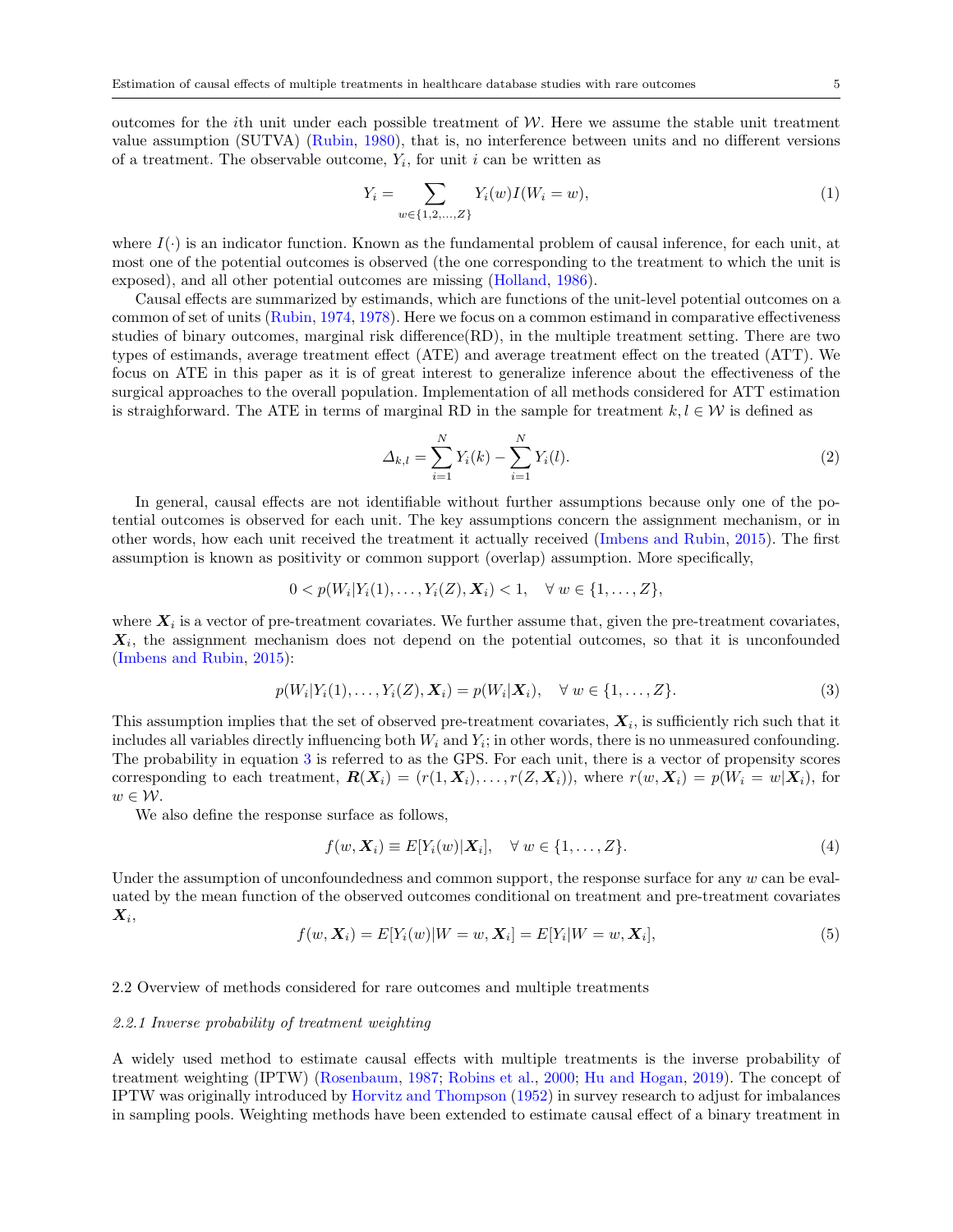observational studies, and recently reformulated to accommodate multiple treatments [\(Imbens,](#page-14-13) [2000;](#page-14-13) [Feng](#page-14-6) [et al.,](#page-14-6) [2012;](#page-14-6) [McCaffrey et al.,](#page-15-6) [2013\)](#page-15-6). The weighting estimator of  $\Delta_{k,l}$  is written as follows:

$$
\widehat{\Delta}_{k,l}^{iptw} = \frac{\sum_{i=1}^{N} Y_i I(W_i = k) / \widehat{r}(k, \mathbf{X}_i)}{\sum_{i=1}^{N} Y_i I(W_i = l) / \widehat{r}(l, \mathbf{X}_i)},\tag{6}
$$

where  $\hat{r}(w, \mathbf{X}_i)$  is the estimated GPS, for  $w \in \mathcal{W}$ . In practice, the GPS is often estimated from multinomial logistic regression. A challenge of the IPTW method is that treated units with the estimated GPS that are close to zero would result in extreme weights, which lead to unstable causal estimates with large sample variances [\(Little,](#page-15-15) [1988;](#page-15-15) [Kang et al.,](#page-14-14) [2007\)](#page-14-14). This issue is more likely as the number of treatments increases, as treatment assignment probabilities for some treatment groups may become quite small [\(Lopez and Gutman,](#page-15-5) [2017\)](#page-15-5). One remedy is weight trimming, or weight truncation, (Cole and Hernán, [2008;](#page-14-15) [Lee et al.,](#page-14-16) [2011\)](#page-14-16), by which extreme weights that fall outside a specified range limit of the weight distribution are set to the range limit. The limit is often based on percentiles of the weight distribution (e.g., the  $5^{th}$  and  $95^{th}$  percentiles).

An alternative method to estimating the GPS is the generalized boosted models (GBM) [\(Friedman,](#page-14-17) [2002;](#page-14-17) [McCaffrey et al.,](#page-15-6) [2013\)](#page-15-6). GBM is a machine learning technique and has been utilized in the binary treatment setting to flexibly estimate complex and nonlinear relationship between treatment assignment and pretreatment covariates without overfitting the data [\(McCaffrey et al.,](#page-15-16) [2004\)](#page-15-16). GBM has an iterative estimation procedure that can be tuned to find the propensity score model producing the best pre-treatment covariate balance between treatment groups. Previous studies show that the use of machine learning techniques such as GBM in propensity score estimation is able to alleviate extreme weights and improve the estimation of causal effects [\(Lee et al.,](#page-14-18) [2010;](#page-14-18) [McCaffrey et al.,](#page-15-6) [2013\)](#page-15-6). However, the iterative algorithm of GBM can be computationally intensive when the sample size or the number of pre-treatment covariates is large.

#### 2.2.2 Bayesian Additive Regression Trees

Another causal inference approach is to directly model the response surface  $f(w, X)$ . This method is also known as regression adjustment (RA) [\(Rubin,](#page-15-17) [1973,](#page-15-17) [1979\)](#page-15-18) or model-based imputation [\(Imbens and Rubin,](#page-14-10) [2015\)](#page-14-10). Potential outcomes corresponding to treatment k and l for each unit are imputed, respectively, from the regression model of  $f(w, X)$ , and then averaged and contrasted to estimate the ATE effect  $\Delta_{k,l}$ . The critical part of this method is the specification of the functional form of the regression model. Model misspecification could lead to biased treatment effect estimates.

Given advances in Bayesian nonparametric models with highly flexible functional form, BART, has been used to model the response surface  $f(w, X)$  [\(Chipman et al.,](#page-14-19) [2007,](#page-14-19) [2010;](#page-14-20) [Hill,](#page-14-21) [2011;](#page-14-21) [Hu et al.,](#page-14-5) [2020\)](#page-14-5). BART is a Bayesian ensemble method that models the conditional mean outcome by a sum of regression trees. [Chipman et al.](#page-14-20) [\(2010\)](#page-14-20) has provided extensive evidence to demonstrate that BART has excellent predictive performance and is well-suited to detecting nonlinearities and interactions with little parameter tuning and coherent uncertainty estimation. [Hill](#page-14-21) [\(2011\)](#page-14-21) proposed the use of BART for causal inference with a binary treatment. [Hu et al.](#page-14-5) [\(2020\)](#page-14-5) extended BART to estimate the causal effects of multiple treatments in observational studies with a binary outcome. For a binary outcome, the BART model can be formulated to the probit model setup

$$
f(w, \mathbf{X}_i) = E[Y_i | W_i = w, \mathbf{X}_i] = \Phi\left\{\sum_{j=1}^J g_j(w, \mathbf{X}_i; T_j, M_j)\right\},\tag{7}
$$

where  $\Phi$  is the the standard normal c.d.f., each  $(T_i, M_j)$  denotes a single subtree model in which  $T_j$  denotes the regression tree and  $M_i$  is a set of parameter values associated with the terminal nodes of the jth regression tree,  $g_j(w, X_i; T_j, M_j)$  represents the mean assigned to the node in the jth regression tree associated with covariate value  $X_i$  and treatment level w, and the number of regression trees J is considered to be fixed and known. The details of prior specification and Bayesian backfitting algorithm for posterior sampling can be found in [Chipman et al.](#page-14-20) [\(2010\)](#page-14-20). A total of S Markov Chain Monte Carlo samples of model parameters,  $(T_i, M_i)$ , are drawn from their posterior distribution. The missing potential outcomes are predicted for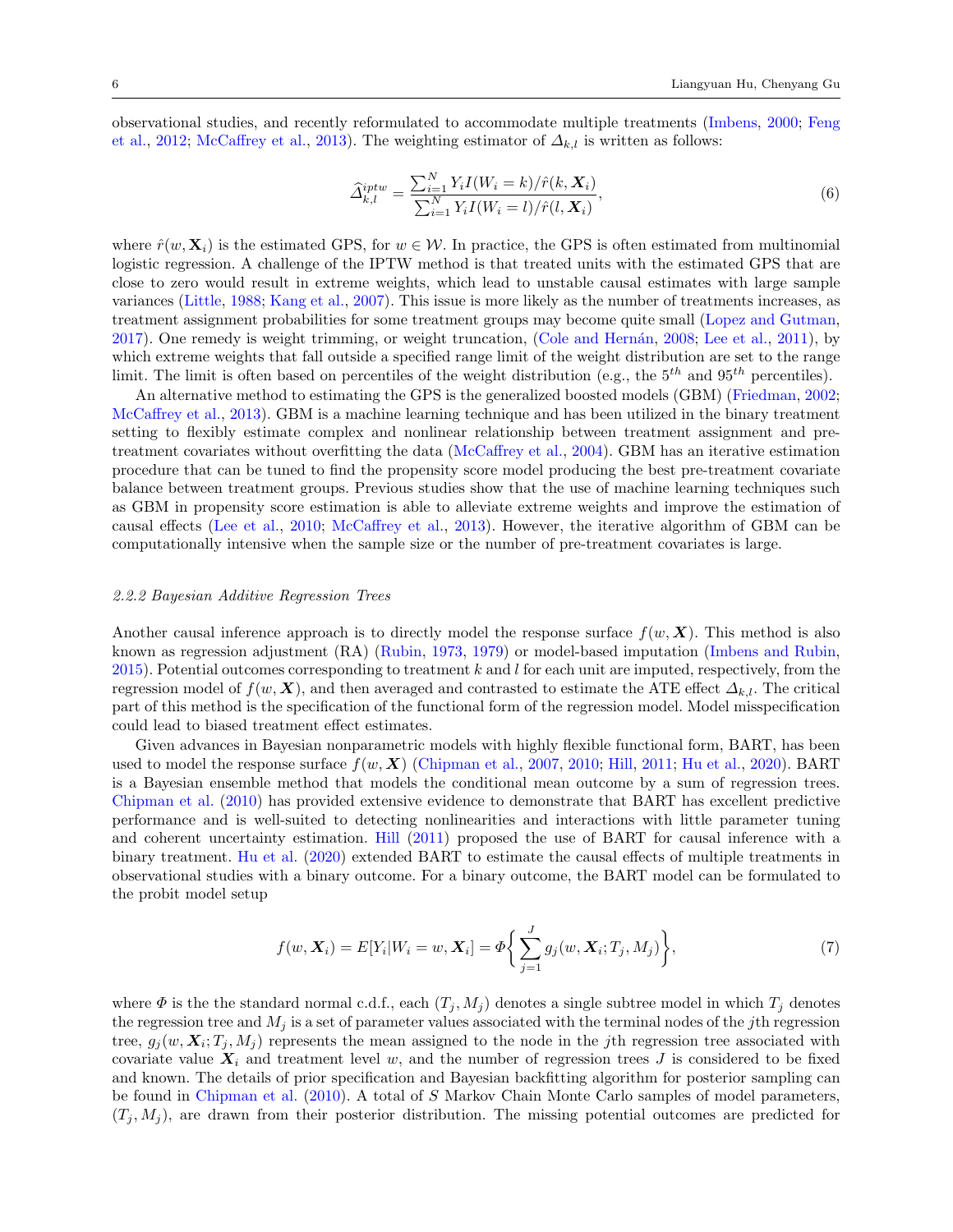each unit and the relevant treatment level in each of S draw. The average treatment effect  $\Delta_{k,l}$  comparing treatment group  $k$  and  $l$  can be estimated as follows:

$$
\widehat{\Delta}_{k,l}^{bart} = \frac{\sum_{s=1}^{S} \sum_{i=1}^{N} f^{s}(k, \mathbf{X}_{i})}{\sum_{s=1}^{S} \sum_{i=1}^{N} f^{s}(l, \mathbf{X}_{i})} = \frac{\sum_{s=1}^{S} \sum_{i=1}^{N} \Phi\left\{\sum_{j=1}^{J} g_{j}(k, \mathbf{X}_{i}; T_{j}^{s}, M_{j}^{s})\right\}}{\sum_{s=1}^{S} \sum_{i=1}^{N} \Phi\left\{\sum_{j=1}^{J} g_{j}(l, \mathbf{X}_{i}; T_{j}^{s}, M_{j}^{s})\right\}},
$$
\n(8)

where  $(T_j^s, M_j^s)$  are the sth draw from the posterior distribution of  $(T_j, M_j)$ . The point and interval estimates of average treatment effects can be obtained using the summary of posterior samples.

Unlike the propensity score-based methods, BART is not equipped with a mechanism that prevents it from extrapolating over the areas of the covariate space where common support does not exist. [Hu et al.](#page-14-5) [\(2020\)](#page-14-5) proposed a strategy to identify a common support region for retaining inferential units, and provided empirical evidence that the BART-specific discarding rule largely improved over BART based on bias reduction and RMSE by excluding units that fall outside the region of common support when there is lack of covariate overlap. Their strategy discards units that have large variability in predicting potential outcomes. Specifically, any unit i with  $W_i = w$  will be discarded if

<span id="page-6-0"></span>
$$
s_i^{f_{w'}} > \max_j \{ s_j^{f_w} \}, \forall j : W_j = w, \text{ and } w' \neq w \in \mathcal{W}, \tag{9}
$$

where  $s_j^{f_w}$  and  $s_j^{f_w'}$  denote the standard deviation of the posterior distribution of the potential outcomes under treatment  $W = w$  and  $W = w'$ , respectively, for a given unit j. When estimating the ATE, the discarding rule in [\(9\)](#page-6-0) is applied to each treatment group.

## 2.2.3 Regression Adjustment with Multivariate Spline of GPS

Regression adjustment with the PS is an alternative to the commonly used PS-based methods using weighting, matching, and stratification [\(Hade and Lu,](#page-14-22) [2014;](#page-14-22) [Vansteelandt and Daniel,](#page-15-19) [2014\)](#page-15-19). This method involves a regression model for the outcome with the treatment and PS being the independent variables. However, the treatment effects estimated using this method may be biased when the regression model is misspecified, even if the PS model is correct [\(Cangul et al.,](#page-14-23) [2009;](#page-14-23) [Vansteelandt and Daniel,](#page-15-19) [2014\)](#page-15-19). One way to overcome this problem is to allow for a flexible regression model to capture the nonlinear association between the outcome and the PS via a spline function (e.g., penalized spline of the PS) [\(Gutman and Rubin,](#page-14-24) [2013;](#page-14-24) [Hade and Lu,](#page-14-22) [2014;](#page-14-22) [Vansteelandt and Daniel,](#page-15-19) [2014\)](#page-15-19). [Franklin et al.](#page-14-4) [\(2017\)](#page-14-4) used expansive simulations to show that this method performed best corresponding to bias and RMSE compared to a multitude of PS-based methods in the context of rare outcome.

Building on the work by [Franklin et al.](#page-14-4) [\(2017\)](#page-14-4), we extend this method into the multiple treatment setting using a multivariate spline of the GPS. More specifically, with a binary outcome, we assume a nonlinear relationship between the outcome and the multivariate spline of the GPS as follows:

$$
f(w, \mathbf{X}_i) = E[Y_i|W_i = w, \mathbf{X}_i] = \text{logit}^{-1}\bigg\{\beta W_i + h(\mathbf{R}(\mathbf{X}_i), \gamma)\bigg\},\tag{10}
$$

where  $h(\cdot)$  is some spline function of the GPS indexed by  $\gamma$  and  $\beta = [\beta_1, \dots, \beta_Z]^T$  are regression coefficients associated with the treatment  $W_i$ . The dimension of the spline function  $h(\cdot)$  depends on the number of treatments Z. For example, when  $Z = 3$ ,  $h(\cdot)$  is a bivariate spline function. We used the first two dimensions of the GPSs to construct the spline function in our simulations and data analysis. An empirical sensitivity analysis found the estimates of causal effects did not vary with the dimensions of the GPSs; see Table S5 in the Supplemental Materials. The multivariate spline function can be specified using additive spline bases, tensor products of spline bases or radial basis functions [\(Ruppert et al.,](#page-15-20) [2003\)](#page-15-20). To better capture the correlation between the components of  $R(X_i)$  and facilitate easy-implementation of this method, we consider a tensor product spline that can be implemented using the off-the-shelf statistical software packages for  $h(\cdot)$ . The estimator of the ATE  $\Delta_{k,l}$  by this method is

$$
\widehat{\Delta}_{k,l}^{rams} = \frac{\sum_{i=1}^{N} f(k, \mathbf{X}_i)}{\sum_{i=1}^{N} f(l, \mathbf{X}_i)} = \frac{\sum_{i=1}^{N} \logit^{-1} \left\{ \widehat{\beta}_k I(W_i = k) + h(\mathbf{R}(\mathbf{X}_i), \widehat{\boldsymbol{\gamma}}) \right\}}{\sum_{i=1}^{N} \logit^{-1} \left\{ \widehat{\beta}_l I(W_i = l) + h(\mathbf{R}(\mathbf{X}_i), \widehat{\boldsymbol{\gamma}}) \right\}}.
$$
\n(11)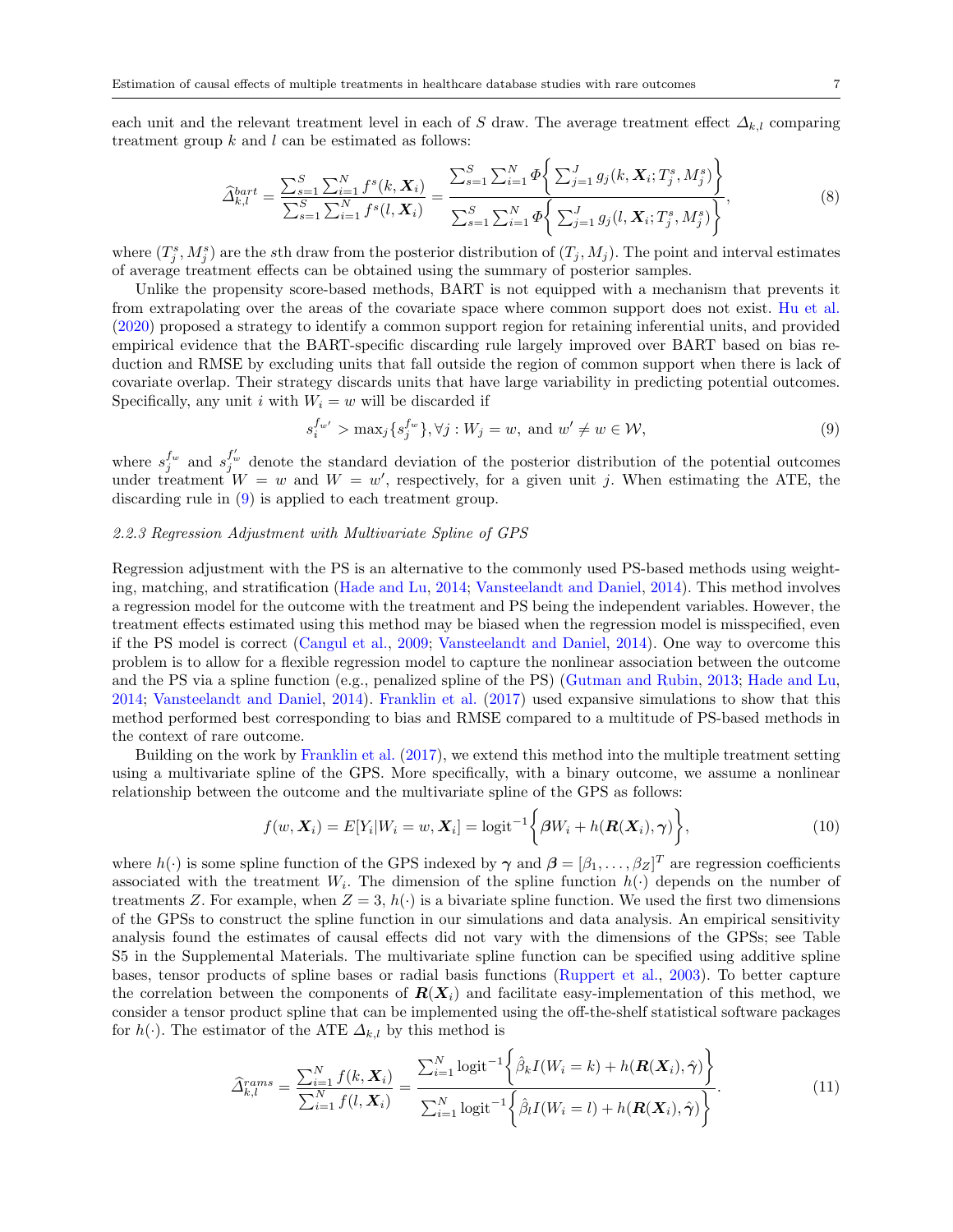In our simulations and data application, we also considered a variant of RAMS with trimmed GPSs to lessen the impact of extreme GPSs.

#### 3 Simulation studies

## 3.1 Simulation design

We conducted three sets of simulations to investigate and compare the operating characteristics of the methods described in Section 2.2. We based the design of our simulations on the structure of the SEER-Medicare data described in Section 1.3. We assumed three treatment groups  $(Z = 3)$  throughout the simulations.

## 3.1.1 Simulation I: Ratio of units and sample size

In the first simulation, we considered a combination of two design factors: the ratio of units in the treatment groups  $(n_1 : n_2 : n_3)$  and the study sample size (i.e., the total number of units  $N = n_1 + n_2 + n_3$ ). We considered three scenarios for the two factors: 1)  $n_1 : n_2 : n_3 = 1 : 1 : 1$  and  $N = 1500, 2)$   $n_1 : n_2 : n_3 =$ 1 : 4 : 3 and  $N = 4000$  and 3)  $n_1 : n_2 : n_3 = 1 : 10 : 8$  and  $N = 9500$  to respectively represent equal, moderately unequal and highly unequal sample sizes across treatment groups. The third scenario of highly unequal sample sizes represents the SEER-Medicare database study, in which RAS is the smallest treatment group for it is a relatively new technology.

We considered a total of 10 confounders consisted of five continuous variables and five categorical variables. We assumed that both the treatment assignment mechanism and the response surfaces are nonlinear models of the confounders. Specifically, the treatment assignment followed a multinomial logistic regression model. Assuming the third treatment group is the reference group,  $W_i \sim \text{Multinomial}(N, p_1, p_2, p_3)$  with

$$
p(W_i = 1 | \mathbf{X}_i) = \frac{ex_{1i}}{1 + ex_{1i} + ex_{2i}}
$$
  
\n
$$
p(W_i = 2 | \mathbf{X}_i) = \frac{ex_{2i}}{1 + ex_{1i} + ex_{2i}}
$$
  
\n
$$
p(W_i = 3 | \mathbf{X}_i) = \frac{1}{1 + ex_{1i} + ex_{2i}},
$$
\n(12)

<span id="page-7-0"></span>and

$$
ex_{1i} = \exp(\alpha_1 + X_i \xi_1^L + Q_i \xi_1^{NL})
$$
  

$$
ex_{2i} = \exp(\alpha_2 + X_i \xi_2^L + Q_i \xi_2^{NL}),
$$

where  $Q_i$  denotes the nonlinear transformations and higher-order terms of the covariates in  $X_i$ ,  $\xi_1^L$  and  $\xi_2^L$ <br>are vectors of coefficients associated with  $X_i$ , and  $\xi_1^{NL}$  and  $\xi_2^{NL}$  are vectors of coeffic  $Q_i$ . The intercepts  $\alpha_1$  and  $\alpha_2$  were specified to create the corresponding ratio of units in three treatment groups in each scenario. We generated three sets of response surfaces as follows:

<span id="page-7-1"></span>
$$
E[Y(w)|\mathbf{X}_i] = \logit^{-1}\{\tau_w + \mathbf{X}_i\eta_w^L + \mathbf{Q}_i\eta_w^{NL}\}, \quad w \in \{1, 2, 3\},\tag{13}
$$

where regression coefficients  $(\tau_w, \eta_w^L, \text{and } \eta_w^{NL})$  were chosen so that the outcome prevalence in the treatment groups were similar as the rates of cardiovascular complication (2%–3%) observed in the SEER-Medicare data. Details of model specification in Equation [\(12\)](#page-7-0) and [\(13\)](#page-7-1) appear in Table S1 of Supplementary Materials.

We compared the following nine methods in Simulation I: 1) IPTW with GPS estimated using multinomial logistic regression (IPTW-MLR); 2) IPTW with GPS estimated using generalized boosted models (IPTW-GBM); 3) IPTW-MLR with trimmed weights; 4) IPTW-GBM with trimmed weights; 5) RAMS with GPS estimated using multinomial logistic regression (RAMS-MLR); 6) RAMS with GPSs estimated using the generalized boosted models (RAMS-GBM); 7) RAMS-MLR with trimmed GPSs (RAMS-MLR-Trim); 8) RAMS-GBM with trimmed GPSs (RAMS-GBM-Trim); and 9) BART.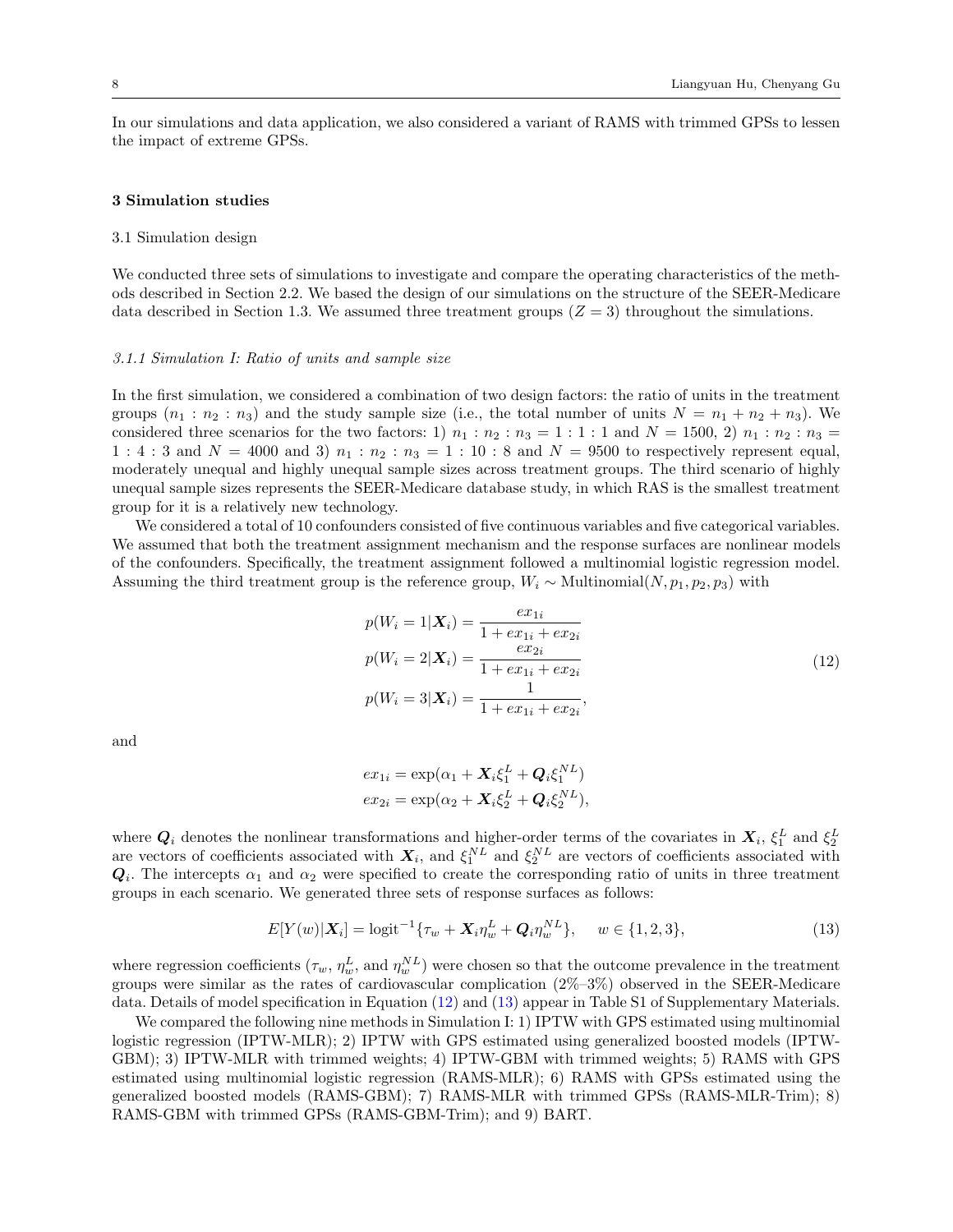#### 3.1.2 Simulation II: Outcome prevalence

We further compared the nine methods vetted in the first simulation with respect to another design factor: the outcome prevalence. We varied the outcome prevalence in each of three treatment groups in two scenarios: 1) 1%−5% (extremely rare), and 2) 5%−10% (rare). That is, we simulated the outcomes with the prevalence rate falling within the range 1-5% and 5-10%, respectively. We generated data sets following the simulation configuration of scenario 3 in Simulation I, that is,  $N = 9,500$  and  $n_1 : n_2 : n_3 = 1 : 10 : 8$ . The model specification of the treatment assignment mechanism is the same as in Simulation I and  $\tau_w$ 's in the response surfaces were modified to vary the outcome prevalence.

#### 3.1.3 Simulation III: Covariate overlap

We finally investigated how levels of covariate overlap impact causal estimates with multiple treatments and rare outcomes. We generated data sets using the simulation configuration of scenario 3 in Simulation I and of scenario 1 in Simulation II, including the total sample size, the ratio of units, the outcome prevalence, the number of continuous and categorical confounders, and the response surface models, to mimic the SEER-Medicare dataset, but varied the treatment assignment models [\(12\)](#page-7-0) to create shifting degrees of covariate overlap.

We considered three levels of covariate overlap: 1) strong - there was strong overlap with respect to each of the 10 confounders; 2) moderate - the five categorical variables had sufficient overlap as in the strong scenario but there were lack of overlap in the five continuous variables ; and 3) weak - there was lack of overlap in the covariate space defined by all 10 confounders. In all scenarios, the lack of overlap was induced in true confounders, i.e., variables included in both the treatment assignment model and the response surfaces. This simulation was designed to make it difficult for any method to successfully estimate the true treatment effects, as both the treatment assignment and the outcome are difficult to model.

We first generated the treatment variable W from a multinomial distribution,  $W \sim$  Multinomial (9500, .05, .53, .42), and then generated each covariate from their respective distributions conditional on treatment assignment to create varying levels of covariate overlap. In the strong scenario overlap, we created strong covariate overlap by generating similar distributions of the covariates across the treatment groups for all 10 confounders. Specifically, we assumed that the five continuous variables follow the normal distribution  $X_{ij} | W_i \sim \mathcal{N}(0, 1-0.01W_i)$  for  $j = 1, ..., 5$ , and the five categorical variables follow multinomial distribution  $X_{ij} | W_i \sim \text{Multinomial}(N, 0.3, 0.3, 0.4)$  for  $j = 6, ..., 10$ . In the moderate overlap scenario, we assumed that the five continuous variables follow the normal distribution  $X_{ij} |W_i \sim \mathcal{N}(0.05W_i, 1-0.05W_i)$  for  $j =$ 1, ..., 5, and the five categorical variables follow the multinomial distribution  $X_{ij} |W_i \sim \text{Multinomial}(N, 0.3-\text{I})$  $0.01W_i, 0.3 + 0.01W_i, 0.4$  for  $j = 6, \ldots, 10$ . In the weak scenario overlap, we created the lack of overlap for five continuous variables. We assumed that  $X_{ij} |W_i = 1 \sim \mathcal{N}(-0.5, 1), X_{ij} |W_i = 2 \sim \mathcal{N}(1, 1), X_{ij} |W_i = 3 \sim \mathcal{N}(1, 1)$  $\mathcal{N}(2,1)$  for  $j=1,\ldots,5$ , and  $X_{ij}|W_i \sim \text{Multinomial}(N, 0.3-0.001W_i, 0.3+0.001W_i, 0.4)$ , for  $j=6,\ldots,10$ . Boxplots of distributions of estimated GPSs across the treatments were used to visualize the degree of covariate overlap, see Figure S1 in Supplemental Materials. We used the BART discarding strategy in [\(9\)](#page-6-0) to assess whether this strategy (BART-Discard) improved over BART.

For all three simulations described above, we evaluated the performance of all methods considered using the ATE estimates based on marginal RD. True treatment effects were computed based on a simulated population of size 100,000. For each method, in each of 200 replications of each scenario, we estimated three pairwise ATEs,  $ATE_{1,2}$ ,  $ATE_{1,3}$  and  $ATE_{2,3}$ , and the bias in each estimate. Using these values, we calculated for each method and each scenario, the mean absolute bias (MAB) and the root mean square error (RMSE). The Monte Carlo simulation error (MCSE) was also provided to show the variability across simulation replications. The number of events and outcome prevalence rates in each of treatment groups for each of simulation scenarios are summarized in Table S4 in Supplemental Materials.

We implemented the methods as follows. The GPSs were estimated using both multinomial logistic regression model (MLR) and GBM. GBM was implemented using the mnps() function available in the twang package in R. The The stopping rule for the optimal iteration of the generalized boosted model was based on maximum of absolute standardized bias, which compares the distributions of the covariates between treatment groups [\(McCaffrey et al.,](#page-15-6) [2013\)](#page-15-6). RAMS was implemented using the gam() function with tensor product smoother te() in the gam package in R. The weights or the GPSs were trimmed at 5% and 95%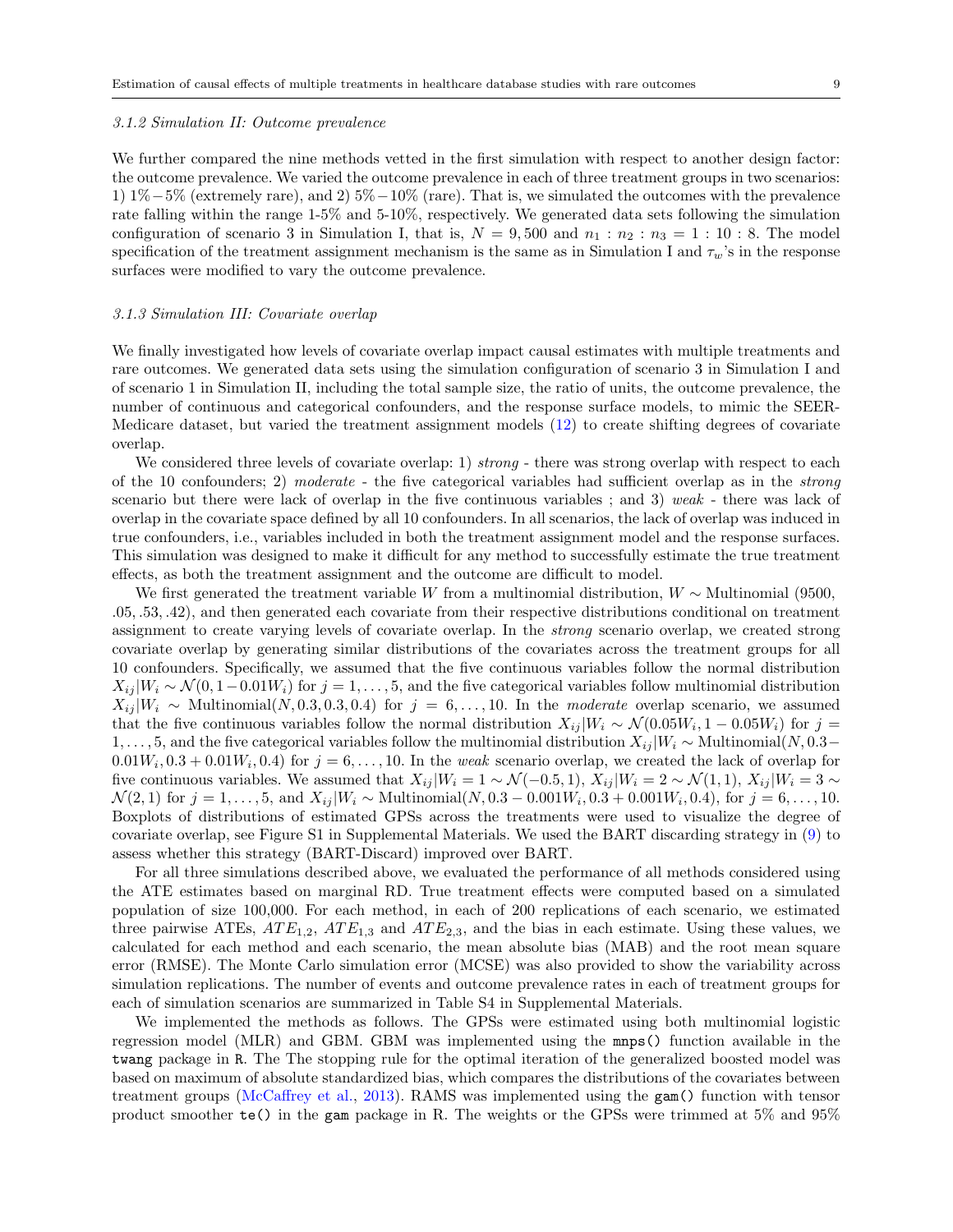to generate trimmed estimators for IPTW and RAMS, respectively. For BART, we used the default priors associated with the bart() function available in the BART package in R. For each BART fit, we allowed the maximum number of trees in the sum to be 100. To ensure the convergence of the MCMC in BART, we let the algorithm run for 5000 iterations with the first 3000 considered as burn-in.

## 3.2 Simulation Results

#### 3.2.1 Simulation I

Table [2](#page-9-0) displays the MAB and RMSE of the estimates of three ATE effects  $ATE_{1,2}$ ,  $ATE_{1,3}$  and  $ATE_{2,3}$ for the three scenarios in Simulation I. BART consistently yielded the lowest MAB and RMSE across all three scenarios with different ratio of units and varying sample sizes, and for all pairwise treatment effects. The second best method is RAMS, judged by both MAB and RMSE. Implementation of the GBM for estimating the GPSs only moderately improved the performance of RAMS over the use of MLR. The flexible spline function of the GPSs in RAMS may lessen the need for GPS model accuracy. IPTW based methods produced large MAB and RMSE, with IPTW-MLR giving the largest bias and variability. Trimming appeared to improve the performance of IPTW-MLR but had negligible effect on IPTW-GBM and RAMS. BART was not sensitive to the ratio of units or sample size, whereas the GPS methods tended to have better performance as the sample sizes in the comparison treatment groups grew relative to the reference treatment group.

<span id="page-9-0"></span>Table 2: Comparisons of the estimated average treatment effects (ATE) in terms of mean absolute bias (MAB) and root mean square error (RMSE) across 200 replications in Simulation I. The causal estimand is based on percent risk difference, i.e., (risk difference between treatment groups)×100. MSCE: Monte Carlo based on percent risk difference, i.e., (risk difference between treatment groups)×100. MSCE: Monte Carlo<br>simulation error, calculated as standard deviation of bias/ $\sqrt{200}$ . In Scenario 1), the true  $ATE_{1,2} = 0.88\%$ ,  $ATE_{1,3} = 0.70\%$ ,  $ATE_{2,3} = 0.92\%$ . In Scenario 2), the true  $ATE_{1,2} = 0.86\%$ ,  $ATE_{1,3} = 0.74\%$ ,  $ATE_{2,3} =$ 0.98%. In Scenario 3), the true  $ATE_{1,2} = 0.82\%, ATE_{1,3} = 0.74\%, ATE_{2,3} = 0.94\%.$ 

|                           |                              |      | $\overline{\text{ATE}_{1,2}}$ |             | $\overline{\text{ATE}_{1,3}}$ |      |      | $\overline{\text{ATE}_{2,3}}$ |      |             |             |
|---------------------------|------------------------------|------|-------------------------------|-------------|-------------------------------|------|------|-------------------------------|------|-------------|-------------|
| Scenario                  | Method                       | MAB  | <b>RMSE</b>                   | <b>MCSE</b> |                               | MAB  | RMSE | MCSE                          | MAB  | <b>RMSE</b> | <b>MCSE</b> |
|                           | <b>IPTW-MLR</b>              | 3.10 | 3.44                          | 0.24        |                               | 2.91 | 3.31 | 0.23                          | 2.92 | 3.31        | 0.23        |
|                           | <b>IPTW-MLR-Trim</b>         | 2.46 | 2.81                          | 0.20        |                               | 2.53 | 2.80 | 0.20                          | 2.51 | 2.80        | 0.20        |
|                           | <b>IPTW-GBM</b>              | 2.14 | 2.47                          | 0.17        |                               | 1.93 | 2.21 | 0.16                          | 2.09 | 2.21        | 0.16        |
|                           | <b>IPTW-GBM-Trim</b>         | 1.95 | 2.22                          | 0.16        |                               | 1.92 | 2.18 | 0.15                          | 1.86 | 2.18        | 0.15        |
| 1) $n = 1500$             | <b>BART</b>                  | 1.02 | 1.15                          | 0.08        |                               | 0.80 | 0.92 | 0.06                          | 0.88 | 0.92        | 0.06        |
| Ratio of units $= 1:1:1$  | RAMS-MLR                     | 1.62 | 1.81                          | 0.12        |                               | 1.44 | 1.61 | 0.11                          | 1.45 | 1.61        | 0.11        |
|                           | RAMS-MLR-Trim                | 1.52 | 1.69                          | 0.12        |                               | 1.35 | 1.52 | 0.11                          | 1.42 | 1.52        | 0.11        |
|                           | RAMS-GBM                     | 1.57 | 1.76                          | 0.12        |                               | 1.33 | 1.51 | 0.11                          | 1.46 | 1.51        | 0.11        |
|                           | RAMS-GBM-Trim                | 1.46 | 1.72                          | 0.12        |                               | 1.25 | 1.43 | 0.10                          | 1.40 | 1.43        | 0.10        |
|                           | <b>IPTW-MLR</b>              | 2.44 | 2.74                          | 0.19        |                               | 2.49 | 2.80 | 0.20                          | 2.63 | 2.80        | 0.20        |
|                           | <b>IPTW-MLR-Trim</b>         | 2.07 | 2.32                          | 0.16        |                               | 1.95 | 2.19 | 0.15                          | 2.02 | 2.19        | 0.15        |
|                           | <b>IPTW-GBM</b>              | 1.50 | 1.70                          | 0.12        |                               | 1.50 | 1.70 | 0.12                          | 1.53 | 1.70        | 0.12        |
|                           | IPTW-GBM-Trim                | 1.57 | 1.77                          | 0.12        |                               | 1.40 | 1.58 | 0.11                          | 1.29 | 1.58        | 0.11        |
| 2) $n = 4000$             | <b>BART</b>                  | 0.89 | 0.99                          | 0.07        |                               | 0.89 | 1.01 | 0.07                          | 1.00 | 1.01        | 0.07        |
| Ratio of units $= 1:4:3$  | RAMS-MLR                     | 1.25 | 1.43                          | 0.10        |                               | 1.22 | 1.37 | 0.10                          | 1.17 | 1.37        | 0.10        |
|                           | RAMS-MLR-Trim                | 1.17 | 1.33                          | 0.09        |                               | 1.29 | 1.45 | 0.10                          | 1.15 | 1.45        | 0.10        |
|                           | RAMS-GBM                     | 1.35 | 1.50                          | 0.11        |                               | 1.16 | 1.31 | 0.09                          | 1.20 | 1.31        | 0.09        |
|                           | RAMS-GBM-Trim                | 1.18 | 1.35                          | 0.09        |                               | 1.19 | 1.34 | 0.09                          | 1.33 | 1.34        | 0.09        |
|                           | $\overline{\text{IPTW-MLR}}$ | 2.04 | 2.27                          | 0.16        |                               | 1.99 | 2.17 | 0.15                          | 1.98 | 2.17        | 0.15        |
|                           | <b>IPTW-MLR-Trim</b>         | 1.75 | 1.98                          | 0.14        |                               | 1.95 | 2.14 | 0.15                          | 1.77 | 2.14        | 0.15        |
|                           | <b>IPTW-GBM</b>              | 1.35 | 1.51                          | 0.10        |                               | 1.36 | 1.53 | 0.11                          | 1.36 | 1.53        | 0.11        |
|                           | <b>IPTW-GBM-Trim</b>         | 1.25 | 1.41                          | 0.10        |                               | 1.21 | 1.35 | 0.09                          | 1.24 | 1.35        | 0.09        |
| 3) $n = 9500$             | <b>BART</b>                  | 0.90 | 1.03                          | 0.07        |                               | 0.82 | 0.90 | 0.06                          | 0.74 | 0.90        | 0.06        |
| Ratio of units $= 1:10:8$ | RAMS-MLR                     | 1.14 | 1.26                          | 0.09        |                               | 1.05 | 1.20 | 0.08                          | 1.04 | 1.20        | 0.08        |
|                           | RAMS-MLR-Trim                | 1.11 | 1.27                          | 0.09        |                               | 1.02 | 1.17 | 0.08                          | 0.95 | 1.17        | 0.08        |
|                           | RAMS-GBM                     | 1.09 | 1.23                          | 0.09        |                               | 0.94 | 1.08 | 0.07                          | 1.00 | 1.08        | 0.07        |
|                           | RAMS-GBM-Trim                | 1.09 | 1.23                          | 0.09        |                               | 0.95 | 1.09 | 0.08                          | 1.03 | 1.09        | 0.08        |

#### 3.2.2 Simulation II

Figure [1](#page-10-0) displays boxplots of biases based on RD of three treatment effects  $ATE_{1,2}$ ,  $ATE_{1,3}$  and  $ATE_{2,3}$ among 200 simulations for each of the nine methods and two outcome prevalence rates of 1%–5% and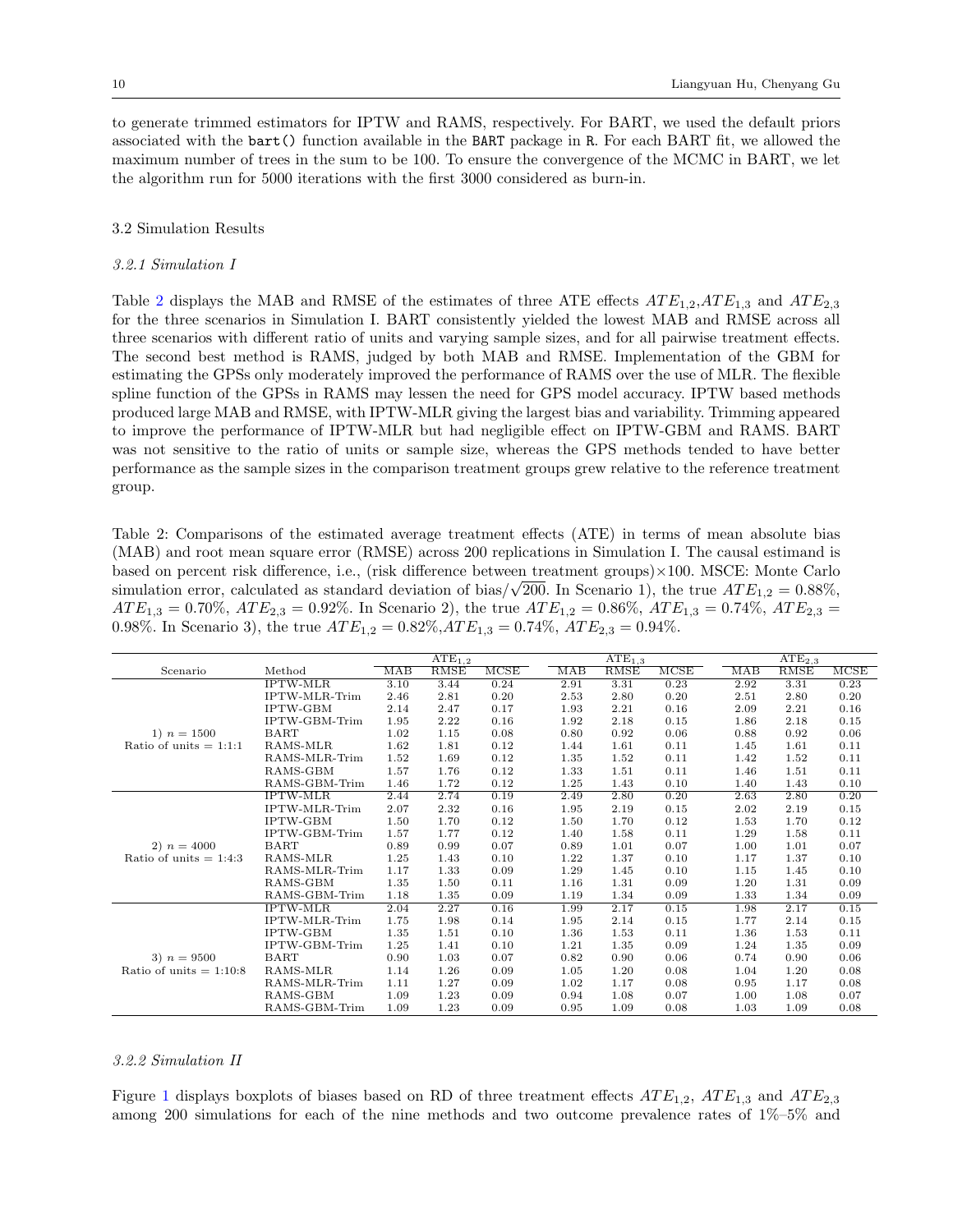<span id="page-10-0"></span>

Fig. 1: Biases among 200 replications under two outcome prevalence rates of 1–5% and 5–10% for each of nine methods and three ATE effects  $ATE_{1,2}$ ,  $ATE_{1,3}$  and  $ATE_{2,3}$  based on percent risk difference, i.e., (risk difference between treatment groups)×100. For prevalence rate of 1–5%, the true  $ATE_{1,2} = 0.73\%$ ,  $ATE_{1,3} = 1.17\%,$   $ATE_{2,3} = 1.21\%$ . For prevalence rate of 5-10%, the true  $ATE_{1,2} = 1.26\%,$   $ATE_{1,3} =$  $0.72\%, ATE_{2,3} = 0.98\%.$ 

5%–10% in Simulation II. As in Simulation I, BART boasted the smallest bias and variability among the nine methods for both outcome prevalence rates across all three treatment effects. RAMS, following BART, delivered considerably better performance than IPTW based methods, for having both smaller bias and higher precision. Using GBM to estimate the GPSs for RAMS led to only a moderate bias reduction compared to using MLR, with slightly better improvement when the outcome prevalence was lower. Trimming again improved only IPTW-MLR but did not have a noticeable impact on GBM and RAMS. The advantage of BART over RAMS diminished when the outcome prevalence increased and RAMS achieved better bias reduction and precision. IPTW based methods also had better performance under higher outcome prevalence. Table S2 in Supplemental Materials compares the MAB and RMSE of each method under two outcome prevalence rates. An alternative representation of the biases based on the relative risk (RR) appears in Figure S3 in Supplemental Materials. The RR biases show similar comparative performance of the nine methods as the RD biases. The density distributions of RR biases appear to be approximately normal, whereas the density distributions of RD biases are bimodal with the curves flattening around zero, as demonstrated in Figure S4 of the Supplemental Materials. The difference in distributional shapes could be due to rare outcomes and very small true treatment effects.

## 3.2.3 Simulation III

Figure [2](#page-11-0) compares biases of three treatment effect estimators  $ATE_{1,2}$ ,  $ATE_{1,3}$  and  $ATE_{2,3}$  among 200 simulations under three levels of covariate overlap for each of RAMS-MLR, RAMS-MLR-Trim, RAMS-GBM, RAMS-GBM-Trim, BART and BART with discarding rules.

BART demonstrated smaller bias and variability than RAMS across all three levels of covariate overlap. The difference is less evident in the scenario of weak covariate overlap than in the scenarios of moderate and strong overlap. The BART discarding rule considerably reduced the biases in the estimates of the ATE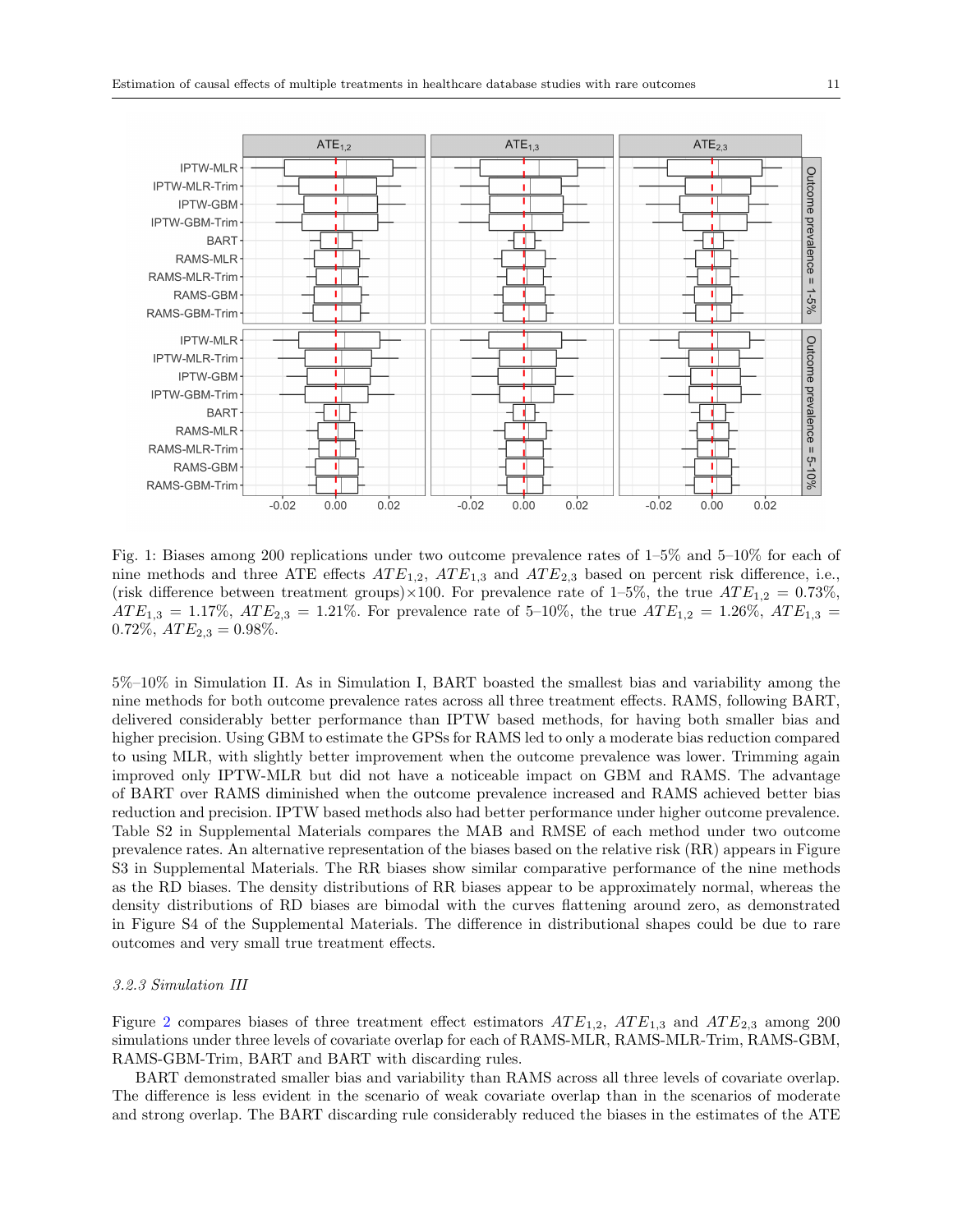<span id="page-11-0"></span>

Fig. 2: Biases among 200 replications under varying level of covariate overlap for BART vs. RAMS and three treatment effects  $ATE_{1,2}$ ,  $ATE_{1,3}$  and  $ATE_{2,3}$ . The causal estimand is the marginal percent risk difference between treatment groups, i.e., (risk difference between treatment groups)  $\times 100$ . For weak overlap, the true  $ATE_{1,2} = 1.25\%, ATE_{1,3} = 0.77\%, ATE_{2,3} = 0.88\%.$  For moderate overlap, the true  $ATE_{1,2} = 0.97\%$ ,  $ATE_{1,3} = 0.89\%,$   $ATE_{2,3} = 1.16\%$ . For strong overlap, the true  $ATE_{1,2} = 0.97\%,$   $ATE_{1,3} = 0.73\%$ ,  $ATE_{2,3} = 1.40\%.$ 

effects in the weak scenario where there was substantial lack of covariate overlap. When there was a strong or moderate covariate overlap, BART with and without discarding performed equally well. BART discarding strategy excluded 7.1% , 0.2% and 0% units on average across 200 replications for the weak, moderate and strong overlap, respectively. Flexibility in estimating the GPSs using the GBM improved the performance of RAMS when the covaraite overlap was weak or moderate. Trimming improved RAMS-MLR under weak overlap, and gave similar results when the covariate overlap was strong or moderate. Table S3 in Supplemental Materials shows the MAB and RMSE of each method under different levels of covariate overlap. We also plotted the RR biases in Figure S5 and the density distributions of RR and RD biases in Figure S6 of the Supplemental Materials. The boxplots of RR biases demonstrate similar comparative performance of the six methods as the RD biases. The difference between distributional shapes of the two types of biases is the same as demonstrated in Simulation II.

## 4 Real data analysis

As mentioned in Section 1.3, in this paper we compared the effectiveness of the three surgical procedures, RAS, VATS and OT, on the following four postoperative outcomes: the presence of (i) extra-pulmonary infection; (ii) cardiovascular complication; (iii) thromboembolic complication; and (iv) reoperation within 30 days of surgery or during the hospitalization in which the primary surgical procedure was performed.

We estimated three pairwise ATEs in terms of marginal RD between the three surgical procedures in the overall population using the methods examined in the simulations. IPTW-MLR was not included in the real data application due to its relatively poor performance shown in the simulations. In addition, trimming method was not considered for RAMS because the impact of trimming on the GPS for RAMS was shown to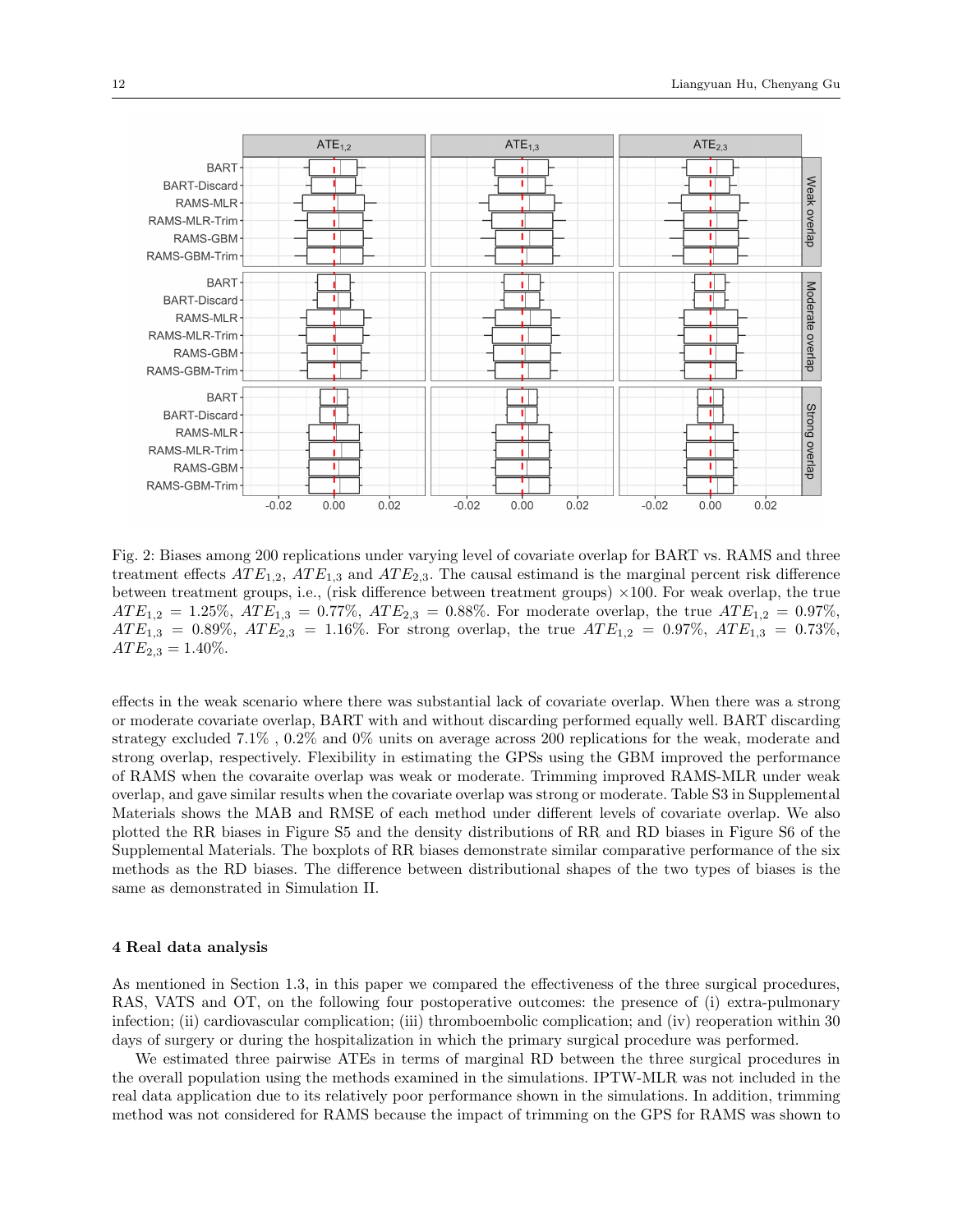be trivial. Results from BART-Discard were not shown as they were the same as the estimates of BART (no units were discarded). An assessment of covariate overlap shows that the baseline characteristics has relatively strong overlap; see Figure S2 in Supplemental Materials. Confidence intervals of ATEs were estimated using nonparametric bootstrap for IPTW and RAMS, and Bayesian posterior credible intervals were estimated for BART. All of the methods were implemented as described in the simulation studies.

Table [3](#page-12-0) presents the point and interval estimates of the ATEs for RAS versus OT, RAS versus VATS and OT versus VATS, in terms of marginal RD. All of the methods yielded statistically insignificant treatment effects on the four outcomes for RAS versus OT or VATS, suggesting that RAS did not have a significant advantage over VATS or OT on postoperative complications. Results from different methods consistently showed lower rates of post-operative extrapulmonary infection and reoperation among patients treated with VATS compared to OT. Of the four methods, BART provided the narrowest uncertainty intervals, whereas IPTW produced the largest width of confidence intervals. Results from this comparative effectiveness study provided partial evidence that VATS may lead to lower rates of post-operative reoperation and extrapulmonary infection compared to OT, and that RAS has no evident advantage over VATS or OT.

<span id="page-12-0"></span>Table 3: Estimated  $ATE_{1,2}$ ,  $ATE_{1,3}$  and  $ATE_{2,3}$  (95% uncertainty intervals in parentheses) of three surgical procedures on postoperative rare outcomes. The causal estimand is the marginal percent risk difference, i.e., (risk difference between treatment groups) \* 100.

|                |                 | RAS vs. OT |               | RAS vs.  | <b>VATS</b>   | <b>VATS</b><br>OT vs. |               |  |
|----------------|-----------------|------------|---------------|----------|---------------|-----------------------|---------------|--|
| Outcomes       | Methods         | Estimate   | 95% CI        | Estimate | 95% CI        | Estimate              | 95% CI        |  |
|                | <b>IPTW-GBM</b> | $-2.9$     | $(-5.5,3.0)$  | $-0.6$   | $(-3.2, 2.3)$ | 2.3                   | (0.7, 3.8)    |  |
| Extrapulmonary | BART            | $-2.1$     | $(-3.2, 0.4)$ | $-0.4$   | $(-1.8, 1.0)$ | 1.7                   | (1.0, 2.4)    |  |
| infection      | RAMS-MLR        | $-2.7$     | $(-4.3, 0.6)$ | $-0.7$   | $(-2.3, 1.3)$ | 1.9                   | (0.7, 3.5)    |  |
|                | RAMS-GBM        | $-2.9$     | $(-4.5, 0.9)$ | $-0.7$   | $(-2.2, 1.3)$ | 2.3                   | (1.6, 3.6)    |  |
|                | <b>IPTW-GBM</b> | 0.1        | $(-1.9, 5.7)$ | 0.6      | $(-1.3, 6.6)$ | 0.5                   | $(-0.8, 1.8)$ |  |
| Cardiovascular | <b>BART</b>     | 0.1        | $(-1.0, 1.4)$ | 0.2      | $(-0.5, 1.0)$ | $0.2\,$               | $(-0.1, 0.6)$ |  |
| complication   | RAMS-MLR        | 0.5        | $(-1.1, 2.2)$ | 0.8      | $(-0.8, 2.4)$ | 0.3                   | $(-0.2, 1.0)$ |  |
|                | RAMS-GBM        | 0.1        | $(-1.3, 1.6)$ | 0.5      | $(-0.9, 2.0)$ | 0.4                   | $(-0.1, 1.0)$ |  |
|                | <b>IPTW-GBM</b> | 0.7        | $(-2.5, 6.4)$ | 0.6      | $(-2.8, 5.9)$ | $-0.1$                | $(-2.1, 1.5)$ |  |
| Thromboembolic | BART            | 0.6        | $(-1.3, 2.6)$ | 0.5      | $(-1.2, 2.3)$ | 0.0                   | $(-0.5, 0.5)$ |  |
| complication   | RAMS-MLR        | 0.8        | $(-1.7, 3.3)$ | 0.9      | $(-1.5,3.4)$  | 0.1                   | $(-0.7, 0.9)$ |  |
|                | RAMS-GBM        | 0.7        | $(-1.5,3.1)$  | 0.6      | $(-1.7,3.0)$  | $-0.1$                | $(-1.0, 0.7)$ |  |
|                | <b>IPTW-GBM</b> | $-0.3$     | $(-1.6, 3.2)$ | 0.4      | $(-0.9, 3.4)$ | 0.7                   | (0.1, 1.3)    |  |
| Reoperation    | BART            | $-0.3$     | $(-1.1, 0.9)$ | 0.3      | $(-0.3, 0.9)$ | 0.5                   | (0.3, 0.7)    |  |
|                | RAMS-MLR        | $-0.3$     | $(-1.3, 1.0)$ | 0.5      | $(-0.5, 1.7)$ | 0.8                   | (0.4, 1.2)    |  |
|                | RAMS-GBM        | $-0.3$     | $(-1.2, 1.0)$ | 0.5      | $(-0.4, 1.7)$ | 0.8                   | (0.4, 1.1)    |  |

We performed a sensitivity analysis to evaluate the impact of the choice of hyperparameter in the end-node piror for BART, that is, the choice of k in the bart() function [\(Dorie et al.,](#page-14-25) [2016\)](#page-14-25). Five-fold cross-validation was used to select the optimal hyperparameter  $k$  that minimized the misclassification error. Results suggest that BART with the optional  $k$  gave similar point and interval estimates of the ATEs as BART with the default value of k (not shown). Furthermore, we implemented our BART-specific discarding rule for ATEs [\(9\)](#page-6-0) to identify if there are any units that lack common support and thus should be discarded to avoid inference for them. We did not exclude any such patients from the real data set. We conducted an empirical investigation to examine whether the dimensions of the GPSs for the bivariate spline function of the RAMS method impact the estimation of the causal effects. Table S5 shows that the estimated ATEs did not change with different dimensions of the GPSs.

## 5 Discussion

The primary contribution of this paper to the causal inference literature is the proposal and extension of several methods to the multiple treatments and rare outcome setting. The advent of large-scale population-based healthcare database brings analytic challenges and demands novel methodology beyond traditional causal inference techniques. Causal inference methods have been predominantly focusing on a binary treatment, and research for handling multiple treatments especially when the outcome is a rare event is sparse. Previous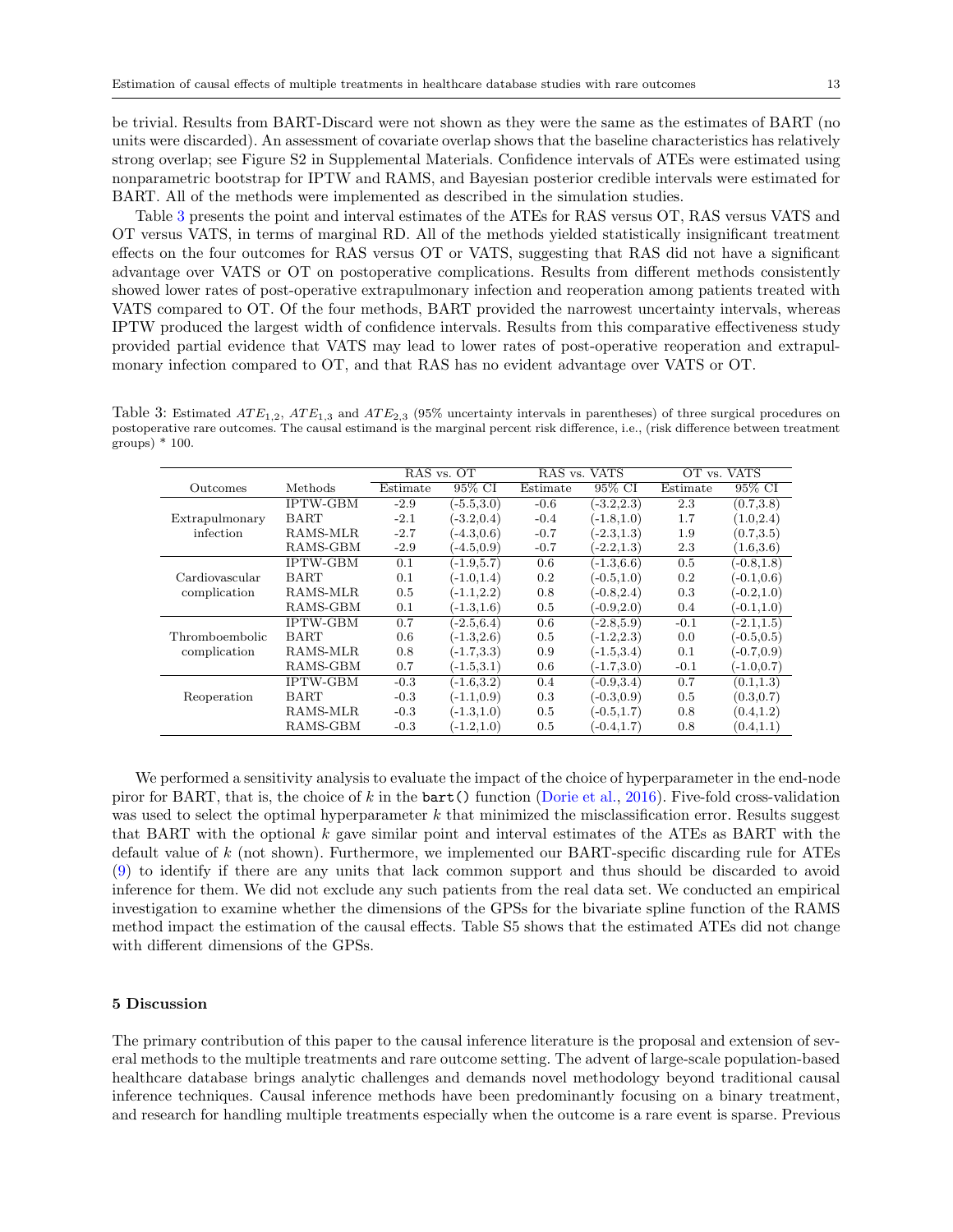studies have provided extensive empirical evidence for the comparison of a variety of causal inference methods in either the multiple treatment setting [\(Hu et al.,](#page-14-5) [2020\)](#page-14-5) or the rare outcome setting [\(Franklin et al.,](#page-14-4) [2017\)](#page-14-4), but not both. In the multiple treatments setting, [Hu et al.](#page-14-5) [\(2020\)](#page-14-5) explicated that BART gives lower bias, smaller RMSE, more coherent uncertainty intervals and better convergence property than other methods examined. [Franklin et al.](#page-14-4) [\(2017\)](#page-14-4) demonstrated that regression on the PS using a spline function produces smaller bias and lower standard errors than other PS-based methods in the context of rare outcomes.

We extended both BART and regression adjustment with PS using spline to the multiple treatment setting when the outcome is binary with low prevalence, and compared them with the commonly used IPTW-based methods. We conducted three unique sets of simulations that represented complex causal inference settings motivated by the structure of the SEER-Medicare data.

BART consistently produced better performance in terms of bias and RMSE for pairwise ATEs across all scenarios regarding ratio of units, outcome prevalence and covariate overlap. RAMS, using a multidimensional spline of GPS, trailed BART but outperformed all IPTW-based methods including the machine learning based IPTW-GBM. The performance of RAMS was generally improved when more flexible models were used to estimate the GPS. The advantage of BART over RAMS was reduced and both methods delivered good performance when the outcome prevalence was relatively higher  $(5\% - 10\%)$  or when there was sufficient covariate overlap. When there is a substantial amount of lack of overlap in the covariate space, the BARTspecific discarding rule markedly improved over plain BART.

RAMS-MLR is the most computationally efficient method while IPTW-GBM is the least. On a dataset of size  $n = 9500$ , one RAMS-MLR implemention takes less than 5 seconds to run and one BART implementation takes less than 150 seconds on a iMAC with a 4GHz Intel Core i7 processor. In a stark comparison, one IPTW-GBM implementation takes about 10 minutes to generate results. Considering the easy implementation and computational efficiency, RAMS may be recommended in the settings where the covariate overlap is strong or the outcome prevalence is relatively high.

We implemented methods examined on 11980 stage I-IIIA NSCLC patients, drawn from the latest SEER-Medicare linkage. Results suggest that VATS may be preferred over OT in terms of extrapulmonary infection and reoperation in the general population. There is no evidence showing that RAS leads to better postoperative outcomes compared to OT or VATS. Given that RAS was associated with significantly higher costs, specifically those incurred in the pre-operative period compared to VATS [\(Veluswamy et al.,](#page-15-1) [2019\)](#page-15-1), RAS therefore may not be a cost-effective option in routine care for the surgical management of patients with NSCLC.

Our work provides several important avenues for future research in the causal inference settings of multiple treatments and rare outcomes. First, the flexibility offered by the nonparametric modeling of BART can be leveraged to model nonlinear regression relationship in time to event data. Second, individual treatment effects and coherent uncertainty intervals can be easily obtained from the BART model, which provides a building block for assessing heterogeneous treatment effect and identify subgroups for optimal treatment. Third, the proposed RAMS assumes that the treatment variable and spline function of the GPS are included into the model additively. This model formulation may not provide a valid treatment effect estimate in the presence of treatment effect heterogeneity because it ignores potential interaction between the treatment variable and the spline function of the GPS. [Gutman and Rubin](#page-14-24) [\(2013\)](#page-14-24) proposed a multiple imputation with two splines and subclassification method (MITSS) for a binary treatment, which can correctly model the association between the outcome and the PS even in the presence of strong treatment heterogeneity. Further development of RAMS for estimating heterogeneous treatment effects is a future direction. Finally, we have made a significant untestable assumption related to unmeasured confounding. Developing sensitivity analyses under the complex multiple treatment and rare outcome setting leveraging BART would also be a worthwhile and important contribution [\(Hogan et al.,](#page-14-26) [2014;](#page-14-26) [Hu et al.,](#page-14-27) [2018\)](#page-14-27).

Acknowledgements The authors are grateful to Jiayi Ji for the help with replicating simulations and organizing the results, and to the editor, associate editor, and two anonymous reviewers whose comments and suggestions led to substantial improvements in the manuscript. This study used the linked SEER-Medicare database. The interpretation and reporting of these data are the sole responsibility of the authors. The authors acknowledge the efforts of the National Cancer Institute; the Office of Research, Development and Information, CMS; Information Management Services (IMS), Inc.; and the Surveillance, Epidemiology, and End Results (SEER) Program tumor registries in the creation of the SEER-Medicare database.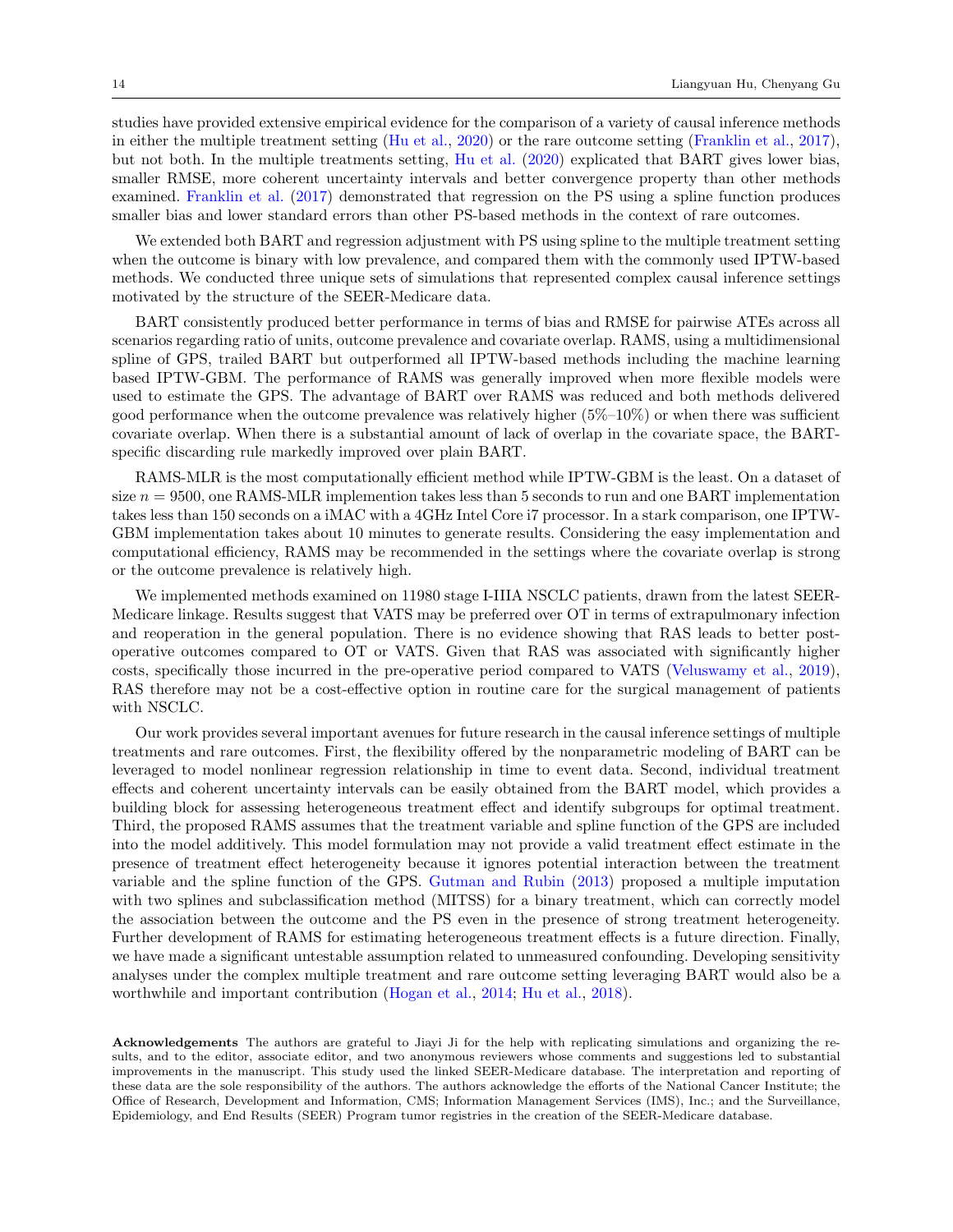Funding This work was in part supported by award ME 2017C3 9041 from the Patient-Centered Outcomes Research Institute, and by grants R21CA245855 and P30CA196521-01 from the National Cancer Institute.

Conflict of interest The authors declare that they have no conflict of interest.

Ethical approval This article involves only simulated data and secondary analysis of deidentified data, and does not involve intervention or interaction with living individuals, or identifiable private information. The institutional review board at the Icahn School of Medicine with which the lead author is affiliated has waived the need for informed consent.

#### References

- <span id="page-14-2"></span>Cajipe MD, Chu D, Bakaeen FG, Casal RF, LeMaire SA, Coselli JS, Cornwell LD (2012) Video-assisted thoracoscopic lobectomy is associated with better perioperative outcomes than open lobectomy in a veteran population. The American Journal of Surgery 204(5):607–612
- <span id="page-14-23"></span>Cangul M, Chretien YR, Gutman R, Rubin DB (2009) Testing treatment effects in unconfounded studies under model misspecification: Logistic regression, discretization, and their combination. Statistics in Medicine 28(20):2531–2551
- <span id="page-14-3"></span>Cepeda MS, Boston R, Farrar JT, Strom BL (2003) Comparison of logistic regression versus propensity score when the number of events is low and there are multiple confounders. American Journal of Epidemiology 158(3):280–287
- <span id="page-14-0"></span>Cerfolio RJ, Bryant AS, Skylizard L, Minnich DJ (2011) Initial consecutive experience of completely portal robotic pulmonary resection with 4 arms. The Journal of Thoracic and Cardiovascular Surgery 142(4):740–746
- <span id="page-14-19"></span>Chipman HA, George EI, Mcculloch RE (2007) Bayesian ensemble learning. In: Schölkopf B, Platt JC, Hoffman T (eds) Advances in Neural Information Processing Systems 19, MIT Press, pp 265–272, URL [http://papers.nips.cc/paper/](http://papers.nips.cc/paper/3084-bayesian-ensemble-learning.pdf) [3084-bayesian-ensemble-learning.pdf](http://papers.nips.cc/paper/3084-bayesian-ensemble-learning.pdf)
- <span id="page-14-20"></span>Chipman HA, George EI, McCulloch RE, et al. (2010) Bart: Bayesian additive regression trees. The Annals of Applied Statistics 4(1):266–298
- <span id="page-14-15"></span>Cole SR, Hernán MA (2008) Constructing inverse probability weights for marginal structural models. American Journal of Epidemiology 168(6):656–664
- <span id="page-14-25"></span>Dorie V, Harada M, Carnegie NB, Hill J (2016) A flexible, interpretable framework for assessing sensitivity to unmeasured confounding. Statistics in Medicine 35(20):3453–3470
- <span id="page-14-1"></span>Farivar AS, Cerfolio RJ, Vallières E, Knight AW, Bryant A, Lingala V, Aye RW, Louie BE (2014) Comparing robotic lung resection with thoracotomy and video-assisted thoracoscopic surgery cases entered into the society of thoracic surgeons database. Innovations 9(1):10–15
- <span id="page-14-6"></span>Feng P, Zhou XH, Zou QM, Fan MY, Li XS (2012) Generalized propensity score for estimating the average treatment effect of multiple treatments. Statistics in Medicine 31(7):681–697
- <span id="page-14-4"></span>Franklin JM, Eddings W, Austin PC, Stuart EA, Schneeweiss S (2017) Comparing the performance of propensity score methods in healthcare database studies with rare outcomes. Statistics in Medicine 36(12):1946–1963
- <span id="page-14-17"></span>Friedman JH (2002) Stochastic gradient boosting. Computational Statistics & Data analysis 38(4):367–378
- <span id="page-14-24"></span>Gutman R, Rubin DB (2013) Robust estimation of causal effects of binary treatments in unconfounded studies with dichotomous outcomes. Statistics in Medicine 32(11):1795–1814
- <span id="page-14-22"></span>Hade EM, Lu B (2014) Bias associated with using the estimated propensity score as a regression covariate. Statistics in Medicine 33(1):74–87
- <span id="page-14-21"></span>Hill JL (2011) Bayesian nonparametric modeling for causal inference. Journal of Computational and Graphical Statistics 20(1):217–240
- <span id="page-14-26"></span>Hogan JW, Daniels MJ, Hu L (2014) A bayesian perspective on assessing sensitivity to assumptions about unobserved data. In: Molenberghs G, Fitzmaurice G, Kenward MG, Tsiatis A, Verbeke G (eds) Handbook of Missing Data Methodology, Boca Raton, FL: CRC Press, chap 18, pp 405–434
- <span id="page-14-9"></span>Holland PW (1986) Statistics and causal inference. Journal of the American Statistical Association 81(396):945–960
- <span id="page-14-12"></span>Horvitz DG, Thompson DJ (1952) A generalization of sampling without replacement from a finite universe. Journal of the American Statistical Association 47(260):663–685
- <span id="page-14-11"></span>Hu L, Hogan JW (2019) Causal comparative effectiveness analysis of dynamic continuous-time treatment initiation rules with sparsely measured outcomes and death. Biometrics 75(2):695–707
- <span id="page-14-27"></span>Hu L, Hogan JW, Mwangi AW, Siika A (2018) Modeling the causal effect of treatment initiation time on survival: Application to HIV/TB co-infection. Biometrics 74(2):703–713
- <span id="page-14-5"></span>Hu L, Gu C, Lopez M, Ji J, Wisnivesky J (2020) Estimation of causal effects of multiple treatments in observational studies with a binary outcome. Statistical Methods in Medical Research 0(0):1–17, DOI 10.1177/0962280220921909
- <span id="page-14-13"></span>Imbens GW (2000) The role of the propensity score in estimating dose-response functions. Biometrika 87(3):706–710
- <span id="page-14-10"></span>Imbens GW, Rubin DB (2015) Causal Inference in Statistics, Social, and Biomedical Sciences. New York: Cambridge University Press
- <span id="page-14-14"></span>Kang JD, Schafer JL, et al. (2007) Demystifying double robustness: A comparison of alternative strategies for estimating a population mean from incomplete data. Statistical Science 22(4):523–539
- <span id="page-14-8"></span>Van der Laan MJ, Polley EC, Hubbard AE (2007) Super learner. Statistical Applications in Genetics and Molecular Biology  $6(1)$
- <span id="page-14-18"></span>Lee BK, Lessler J, Stuart EA (2010) Improving propensity score weighting using machine learning. Statistics in Medicine 29(3):337–346
- <span id="page-14-16"></span>Lee BK, Lessler J, Stuart EA (2011) Weight trimming and propensity score weighting. PloS One 6(3):e18174
- <span id="page-14-7"></span>Linden A, Uysal SD, Ryan A, Adams JL (2016) Estimating causal effects for multivalued treatments: a comparison of approaches. Statistics in Medicine 35(4):534–552